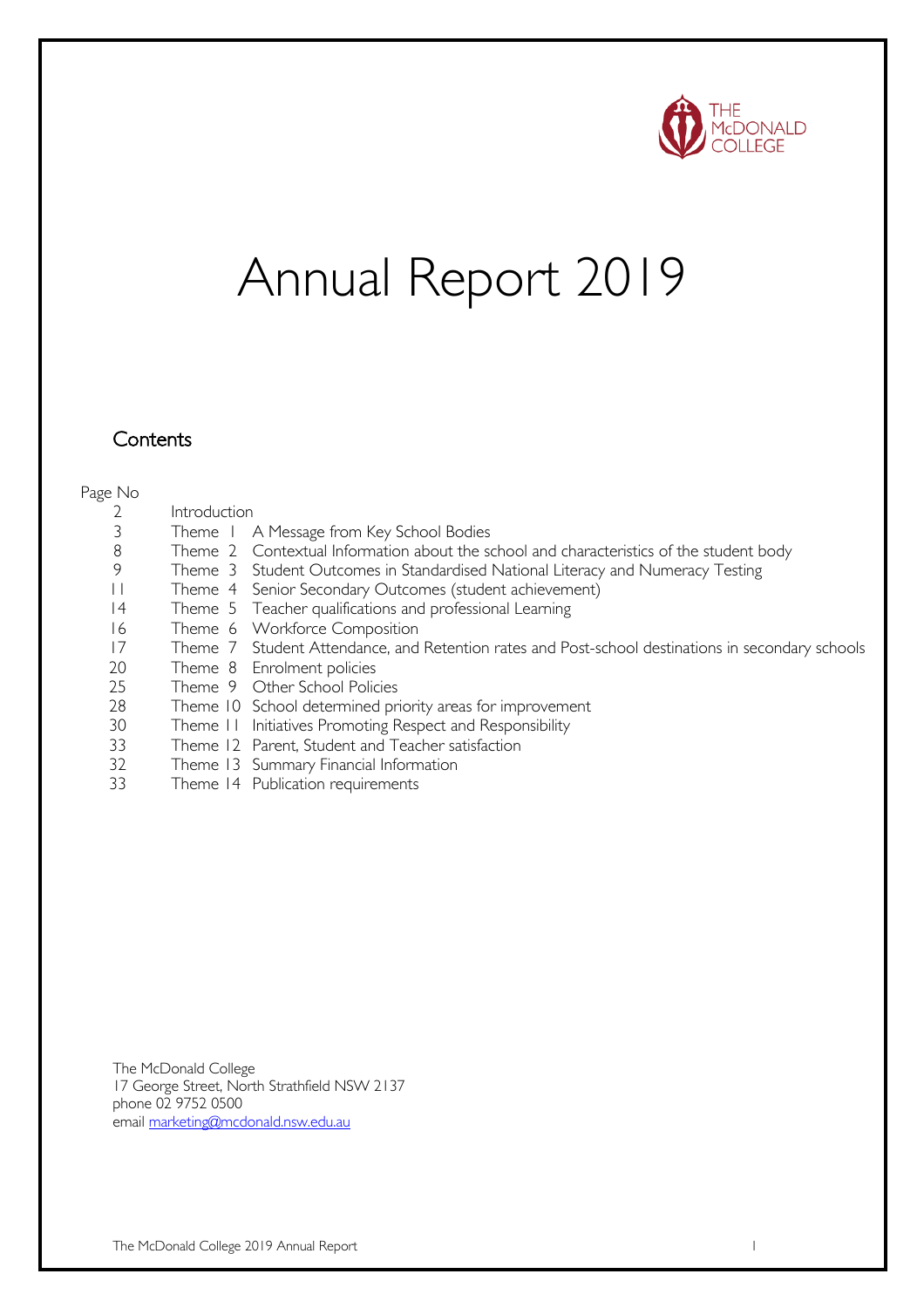### INTRODUCTION

The McDonald College is unique in the Australian educational landscape. The College fosters student's passions and skills for elite performance in the Arts and Tennis whilst completing their academic studies at their highest possible level of achievement from Year 3 to Year 12 (HSC). The College will commence an Infants Department in 2021 taking enrolments for Early Stage One (Kindergarten) in 2021 and growing to Year 1 and Year 2 in 2022 and 2023.

We pride ourselves on nurturing a flexible environment that supports individual student needs as performance opportunities arise. These opportunities could range from competing in an ITF Tennis tournament to performing in a professional musical and much more.

The College philosophy is one of personal high expectation in an environment that encourages performers to seize every opportunity to develop their skills and talents to their personal best.

We do not support the concept of students leaving school at an early age to concentrate on their performance skills whilst attempting their education through distance studies. Our aim is broad and is founded in keeping all options open beyond school for our graduates.

Our graduates are well placed for the  $21<sup>st</sup>$  Century creative industries and more. They have 'human creativity' as a resource to assist them in achieving the innovation that success depends upon. Our legacy of successful graduates stands as a testament to both our approach and our philosophy.

It is our intention that all students have the opportunity to discover their journey within a supportive and exciting school environment.

MPULL

**M. P. Kohler, M.Ed Principal**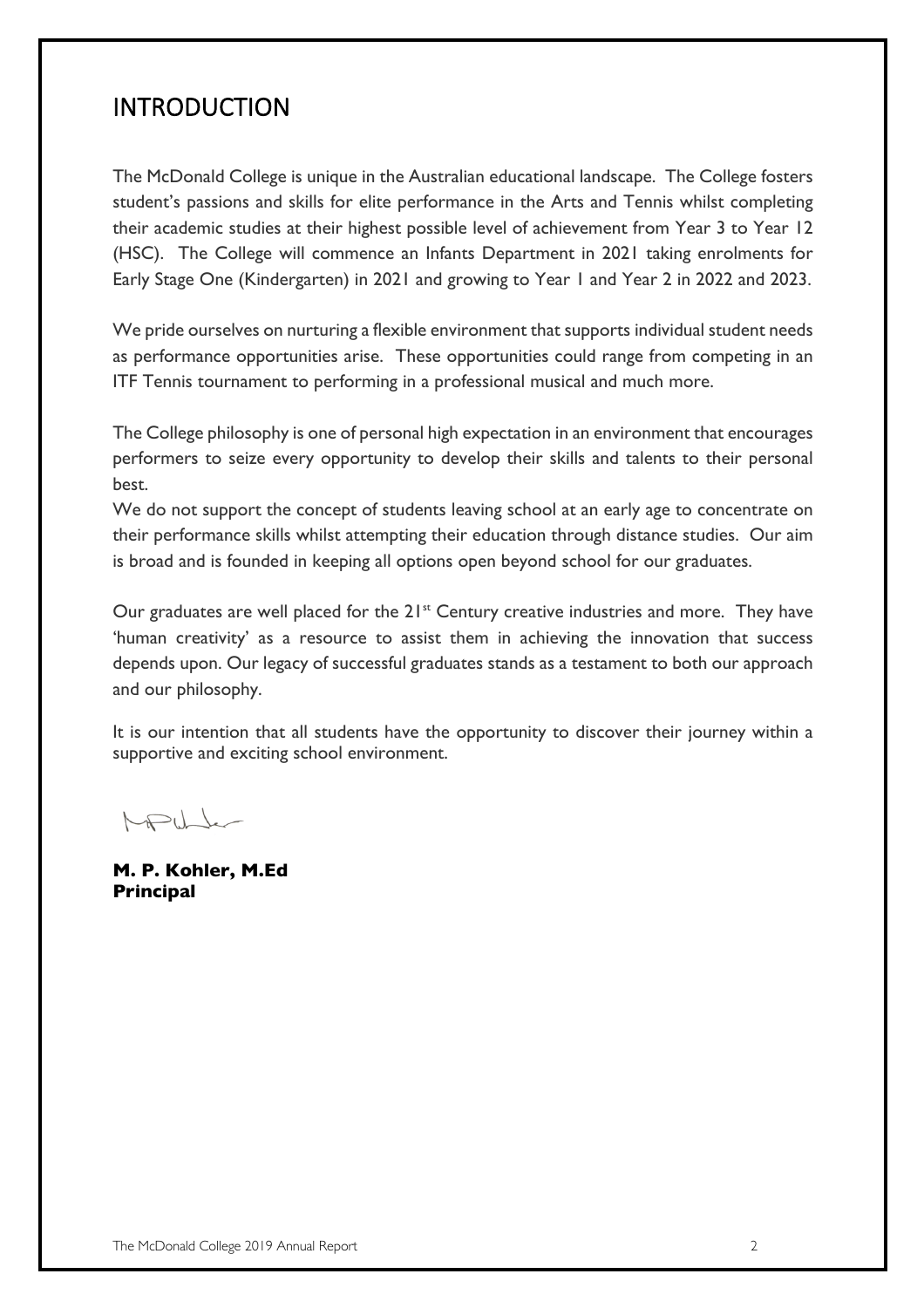### Theme 1: A Message from Key School Bodies

### Message from the Chairman of the College Council

The McDonald College is a member of the NSW Association of Independent Schools and delivers the New South Wales Education Standards Authority (NESA) curriculum from Year 3 to Year 12. From 2021 the College will establish an Infants Department beginning with Kindergarten in 2021. The College meets all compliance requirements in order to maintain its full registration and accreditation credentials with NESA.

The Council was shocked and deeply saddened by the sudden death of our Council Chairman, Alan Brown in February. Alan joined the College Council in 2012 and we are indebted to him for his many hours of governance, advice, his good humour and his philanthropy and generosity toward the College.

The College Council met twelve times during 2019 and the major tasks were the recruitment of two new directors and matters of governance. Financial forecasting and long-term planning are ongoing.

The year of 2019 can be celebrated through the outstanding performance across all areas of the College. Particular mention must be given to the Dux of the College, Micheal Zhang, who achieved an outstanding ATAR of 99.8, 1600/1600 in his US SAT examinations, 800/800 in his Mathematics and Physics US examinations and was our College Captain.

Staff and students are to be congratulated for the many performances enjoyed by audiences throughout the year. The High Performance Season celebrated our student's creativity, discipline and abilities in the outstanding performances of:

Premier State Ballet – Sleeping Beauty Starburst – Primary Department Junior Showcase – Junior Secondary Students Senior Showcase – Senior Secondary Students An Evening of Classical Ballet – Classical Ballet Students

Our long standing partnership with the Theatrical Producers, Louise Withers and Associates, continued in 2019 with the whole child cast of Billy Elliot the Musical being enrolled at the College allowing the children to continue their education with a dedicated teacher throughout the Australian tour of the musical.

Our governing body is the College Council comprised of volunteer Directors who ensure the original philosophy and vision for the College is upheld and that the financial strength of the College is maintained.

I thank my fellow Directors for their ongoing commitment to quality governance and to their support for the ethos of the College.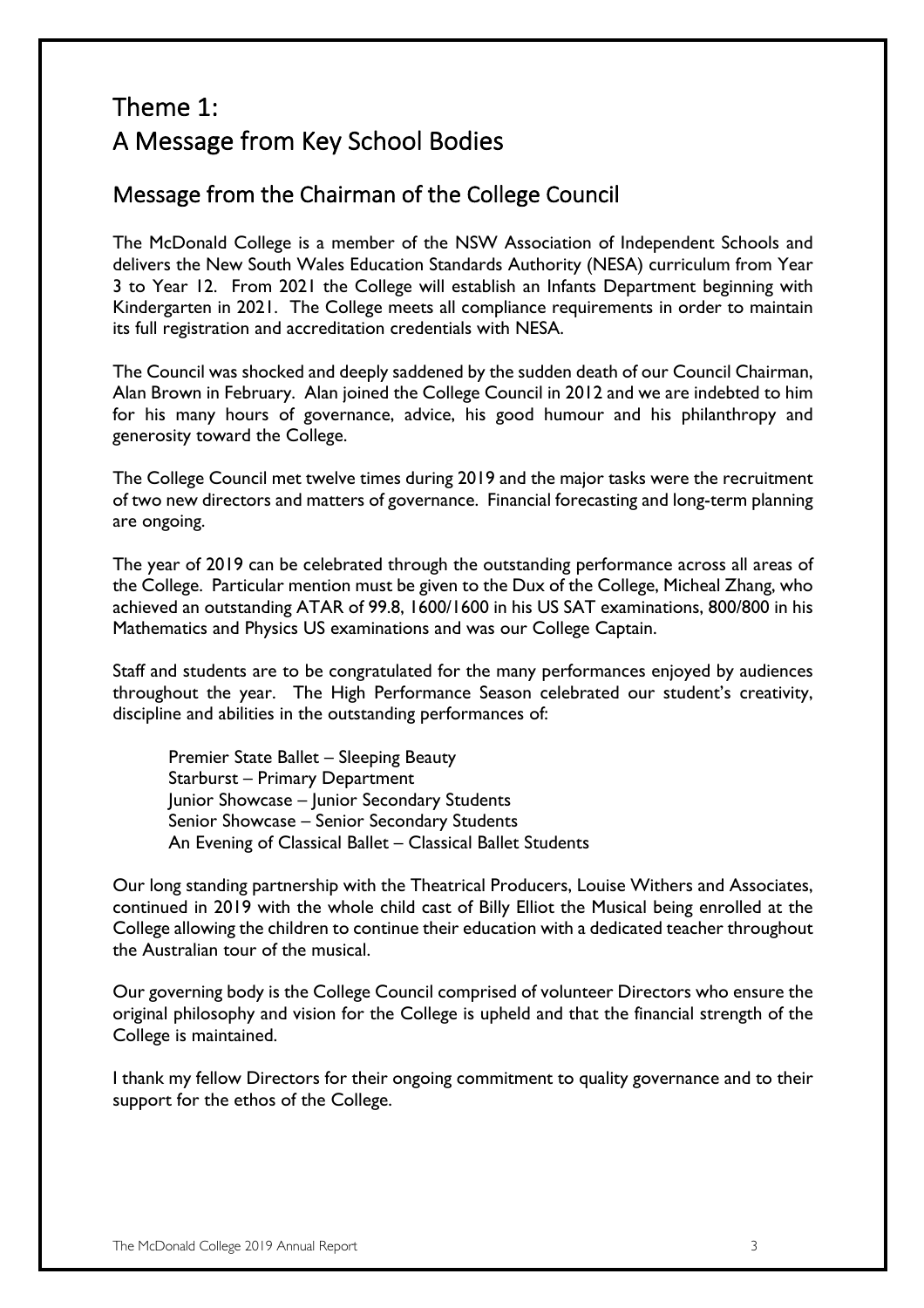The Council appreciates the outstanding educational practices of the teaching staff and the administrative and maintenance support provided by non-teaching staff. I acknowledge with thanks the dedication to the College by the Principal and the Executive Management Committee.

**Antoinette Colbran Chair of the College Council**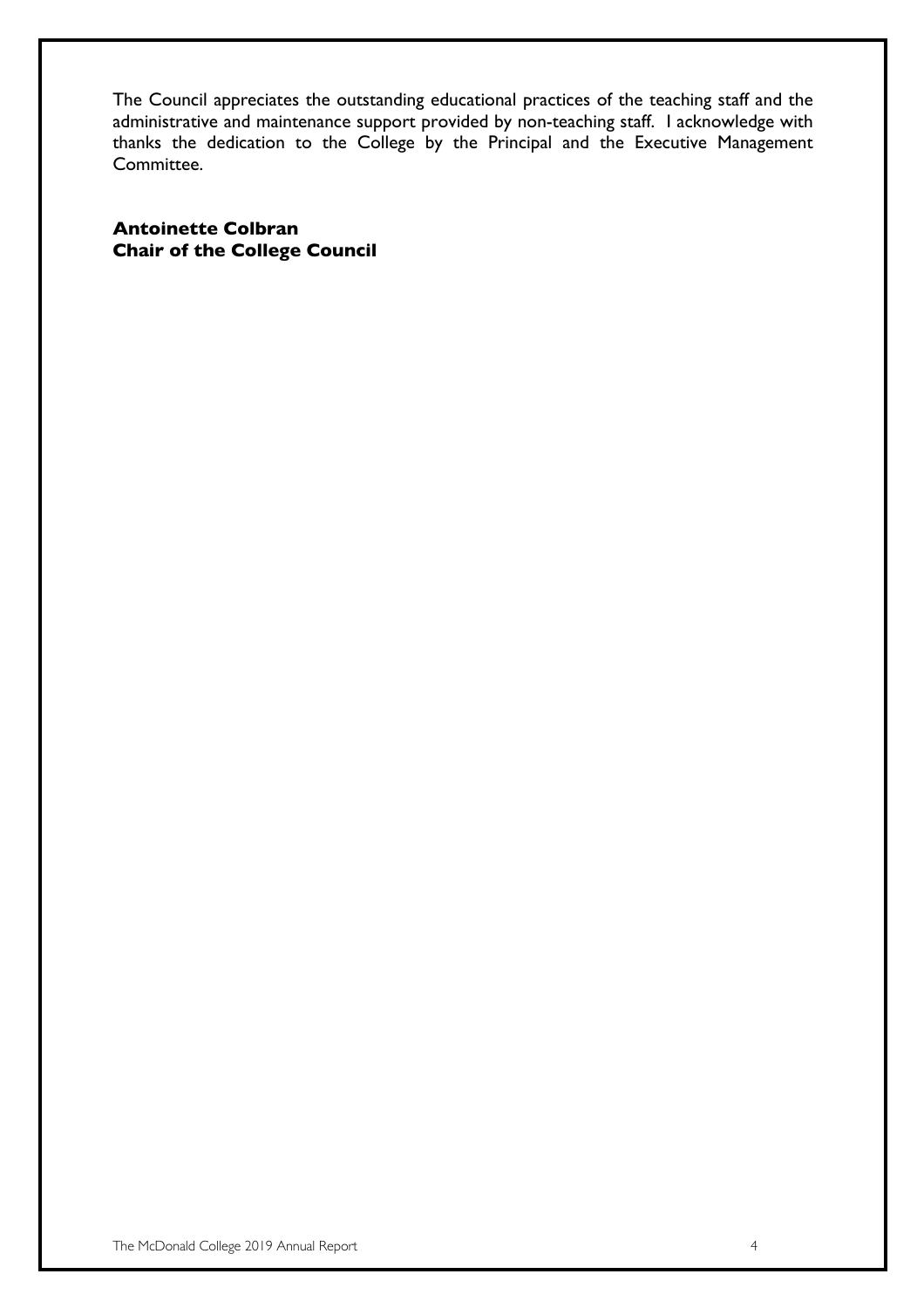### Message from the Principal

This Annual Report provides a brief overview of The McDonald College in 2019.

Now in our  $37<sup>th</sup>$  year, the College provides an environment where academic, performance and individuality are celebrated. The College was founded on the philosophy of providing a nurturing environment in which students can pursue their passion for performance integrated with a rigorous academic program. Resilience is encouraged as our students go through the ups and downs of their early years leading to adulthood. Our student's happiness and their individual acceptance is the core of our College culture.

Our College Values of; appreciation, humility, honour, passion and commitment have served our graduates well encouraging them to be responsible global citizens seeking to make a difference and to be bold in their choices beyond school.

Students from Year 5 – 12 operate on their own Apple computers and Years 3 and 4 utilise College iPads. Students have access to Office 365 and the Adobe Creative Cloud suite of programs including Photoshop and Lightroom. Student files are stored in the cloud and are available anywhere at any time. Class notes are disseminated through One Note.

Following in this Annual Report is a brief snapshot of the College from Year 3 to Year 12 including the associated financial position. For full details of activities please refer to our publications such as Spectrum, College Website, Social Media platforms and Performance Programs.

Our academic achievements are following in Theme 3 & 4 of this report. Special mention must be made of the 2019 College Dux, Micheal Zhang. His outstanding results include:

99.98 ATAR 1600/1600 in US SAT examinations 800/800 in US Mathematics and Physics examinations College Captain Member of the College tennis team representing Australia in Italy at the World Tennis championships placing  $5<sup>th</sup>$  in the world

Our student performance in international and national competitions was outstanding. A brief sample of successes is:

- $\bullet$  1st place Sydney Eisteddfod 10/U Ballet Group
- $\bullet$  1st place Sydney Eisteddfod 12/U Lyrical Group
- $\bullet$  1st place Sydney Eisteddfod Open Age Jazz
- State Winners of the Bstreetsmart film competition

The College ran a number of programs throughout 2019 to support students including student leadership/peer support, cross roads camp, career exploration with focus on creative careers, drug education, cyber bullying and a safe driving program. Junior School students participated in the Young Writer's program in addition to our extensive after school activities program and they enjoyed the visit from the Healthy Harrold van.

Values Education is an integrated and essential element of our educational philosophy. Values are reinforced through a range of measures incorporated within our wellbeing programs and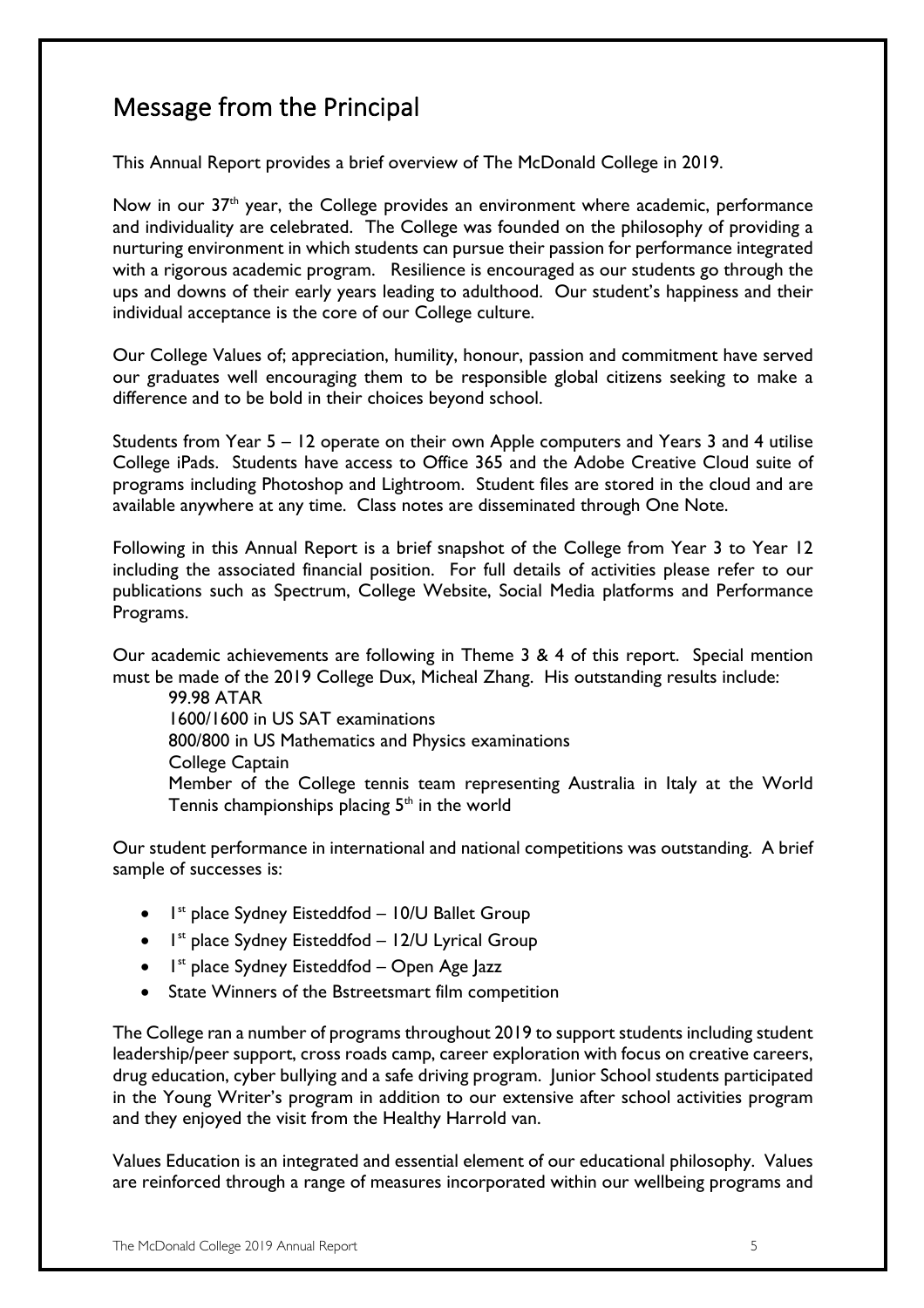are reinforced continually through day to day interaction, in classroom and studio settings and at formal assemblies.

Values are articulated by all staff in their educational delivery, through general and personal contact with the students and by personal demonstration in their interactions with all members of the community on a day to day basis.

Year 5 and 6 students participated in a 3 day (2 night) excursion to the South Coast of NSW, Year 7 & 8 students attended a camp focussing on leadership, physical and personal development. Year 9 students enjoyed the experience of a more rugged camp without mobile phone connectivity and where their survival skills were expanded. Year 11 students participated in a camp loosely based the cross roads program. This represents a snap shot only of activities.

Education and Information Evenings / Breakfasts were held for parents at all Year levels with specially tailored evenings, such as the Agents Forum, targeting our performance students wishing to enter the professional performance sphere.

With new student pathways in mind, 2019 was the first year of our partnership with the Sydney Dance Company creating the Senior Contemporary Dance Stream. The students have embraced this new course with enthusiasm and the course has added another direction of performance as seen in our High Performance Season and in Evening of Classical Ballet. Our partnership with the Sydney Dance Company opens another pathway to further performance opportunities for our graduates beyond school.

Once again, our performing arts students were accepted to numerous finishing schools in Europe, London, America and nationally and tennis graduates were accepted to multiple US Colleges.

The College was involved in numerous performances ranging from local community events to our performance highlights including our High Performance Season held at The Parade Theatre (NIDA), Premier State Ballet held at the Riverside Theatre and An Evening of Classical Ballet held at the Seymour Centre. The High Performance Season was one of the highlights of our performance calendar with the majority of students in the school participating in one or more performances. Many performances were also held at the College in our onsite performance spaces.

I take this opportunity to thank the Directors of the College Council under the Chair, Mrs Antoinette Colbran, for their guidance and direction.

I also thank the College Parents and Friends Association and The McDonald Foundation for their continued support for all areas of the College.

This Annual Report focuses on NESA curriculum achievements and requirements. For a full insight into the College and the diverse achievements of our students I recommend our website to the reader.

 $\bigwedge_{k=1}^{n}$ 

M. P. Kohler, M.Ed. Principal

The McDonald College 2019 Annual Report 6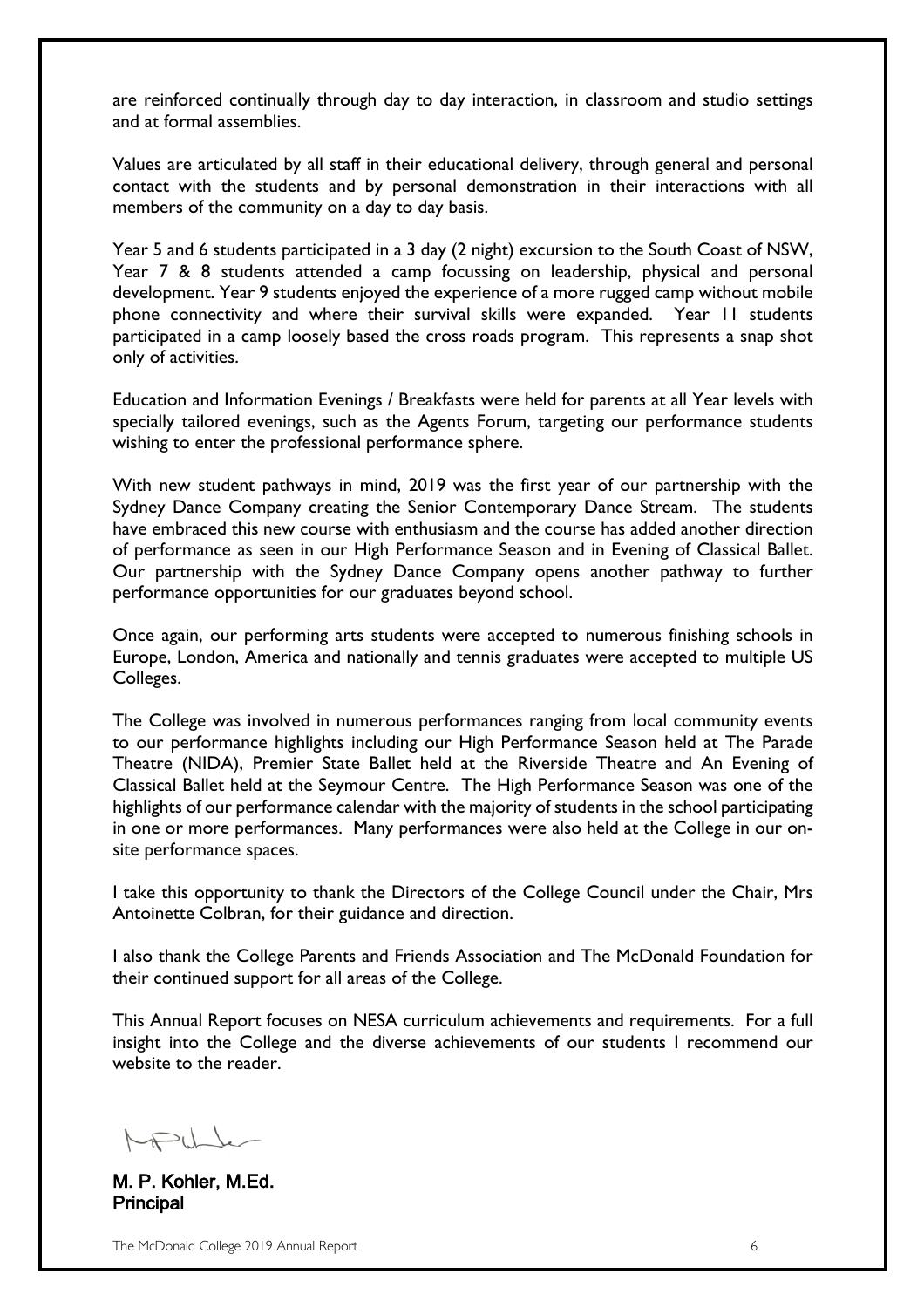### Message from Student Prefect and Student Representative Body

In 2019 the student leadership body comprised of:

- College Captain
- College Vice Captain
- Sports Captain
- Junior School Captains (2)
- Senior Prefects (from Year 11 and Year 12)
- Secondary House Captains and Vice Captains
	- o Performing Arts Captains
	- o Tennis Captain
	- o Board House Council
- Junior School House Captains and Vice Captains from Years 5 6
- Student Representative Council (Student representatives

Our student leaders represented the College at a number of events including the ANZAC Service, several interschool leadership exchanges and the celebration of life for the College Chairman. Secondary school volunteers assisted at the Junior School Swimming Carnival by participating with the younger students.

The major student fundraising event for 2019 was the Prefect's Concert held in March. This festive event was enjoyed by the staff, students and audience alike. Money raised on the evening was donated to the Youth Off the Street.

Students organised a number of other events that raised funds for the: Heart Foundation, Year 10 Formal, and Cancer Research amongst others. Staff, students and their families were encouraged to donate to the Christmas Hamper Appeal for the Exodus Foundation.

The College Captain, supported by some peers, restyled the Year 12 Common Room making it a more aesthetically appealing space in which to share friendships in their final year.

**Prefect & SRC Body**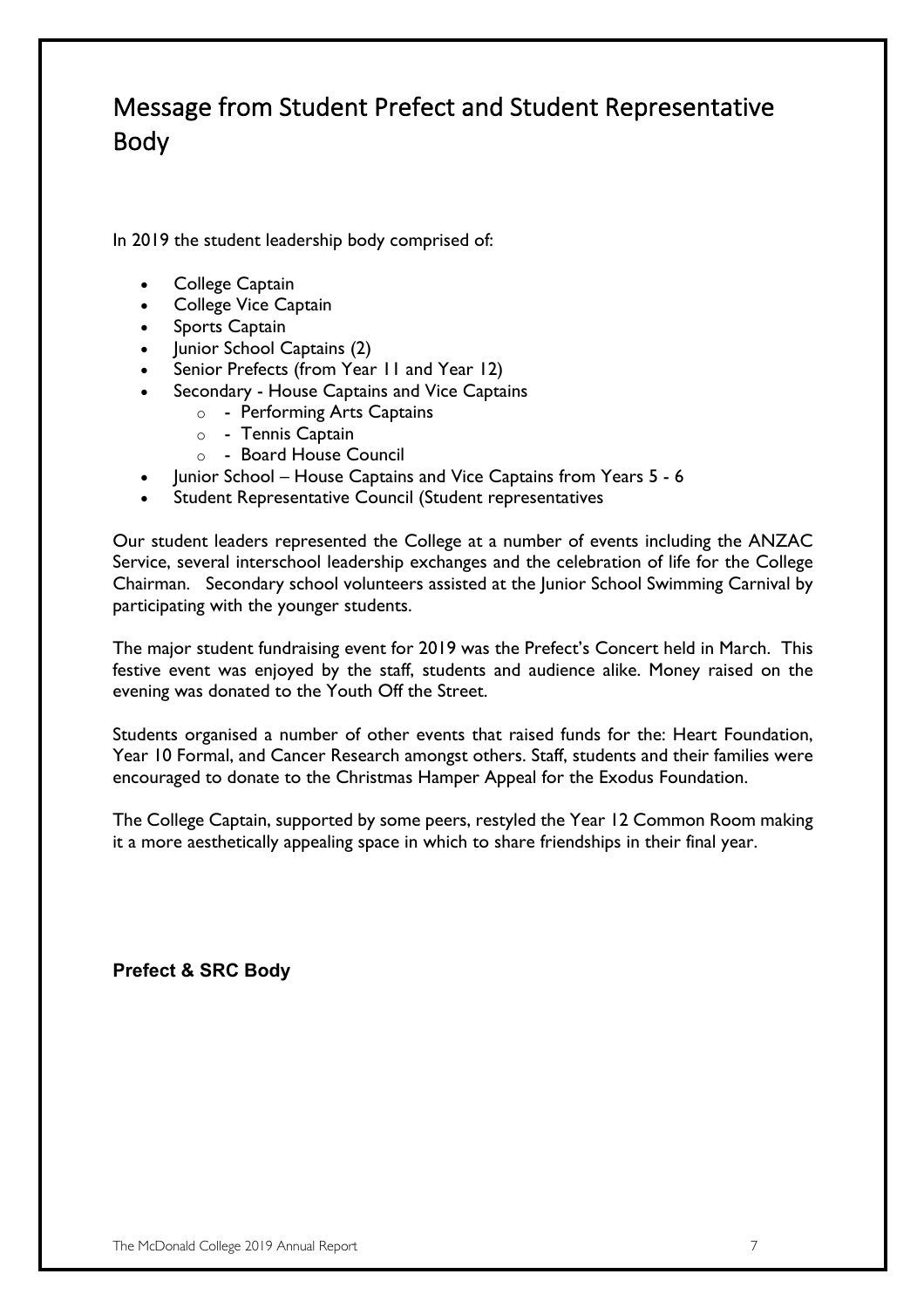### Theme 2: Contextual Information about the College and characteristics of the student body

The McDonald College, established in 1984, is Australia's only independent, co-educational, non-denominational school from Year 3 to Year 12 that integrates excellence in performance (performing arts, tennis, and technical production) and academic studies to the NSW Higher School Certificate. Located in North Strathfield, the College is academically comprehensive, dedicates up to 2 hours per day for performance training and provides boarding for up to 43 girls from Year 7 to Year 12.

The College specialises in elite performance, creativity and personal fulfilment through a rigorous academic program integrated with an intensive daily performance training regime covering the following performance genres:

Acting Classical Ballet **Dance Music** Musical Theatre Senior Contemporary Dance (associated with the Sydney Dance Co) Tennis (Voyager Tennis Academy) Technical Production

Our philosophy is to provide daily professional performance training whilst maintaining the highest standards of academic education thus allowing students the opportunity to keep all their options beyond school open. Academic extension and acceleration opportunities are available to suitable students and those with special needs are catered for individually and/or through in-class support.

A comprehensive performing arts program is also available after school hours to College students as well as the broader community.

The College is extremely proud of its achievements; integrating elite performance with an academic education. Our academic achievements in external examinations such as NAPLAN and the HSC are consistently above the State average.

These outstanding results are often achieved in tandem with students' professional performance and sporting commitments.

Our dedicated staff is passionate and highly skilled in developing and nurturing our students' potential, ability and interest. The College motto, 'Striving for Excellence and Quality in Performance', underpins our caring and tolerant environment; where creativity, self-discipline, passion, lateral thinking, self-esteem and academic, artistic, performance and sporting achievements are celebrated and encouraged.

Our graduates are sought after globally as performing artists, sports people, in corporate and creative industries and institutions, and in educational, medical and legal realms. They are confident communicators with a creative and lateral view of the world beyond school making them ideal for innovation led industries of the future.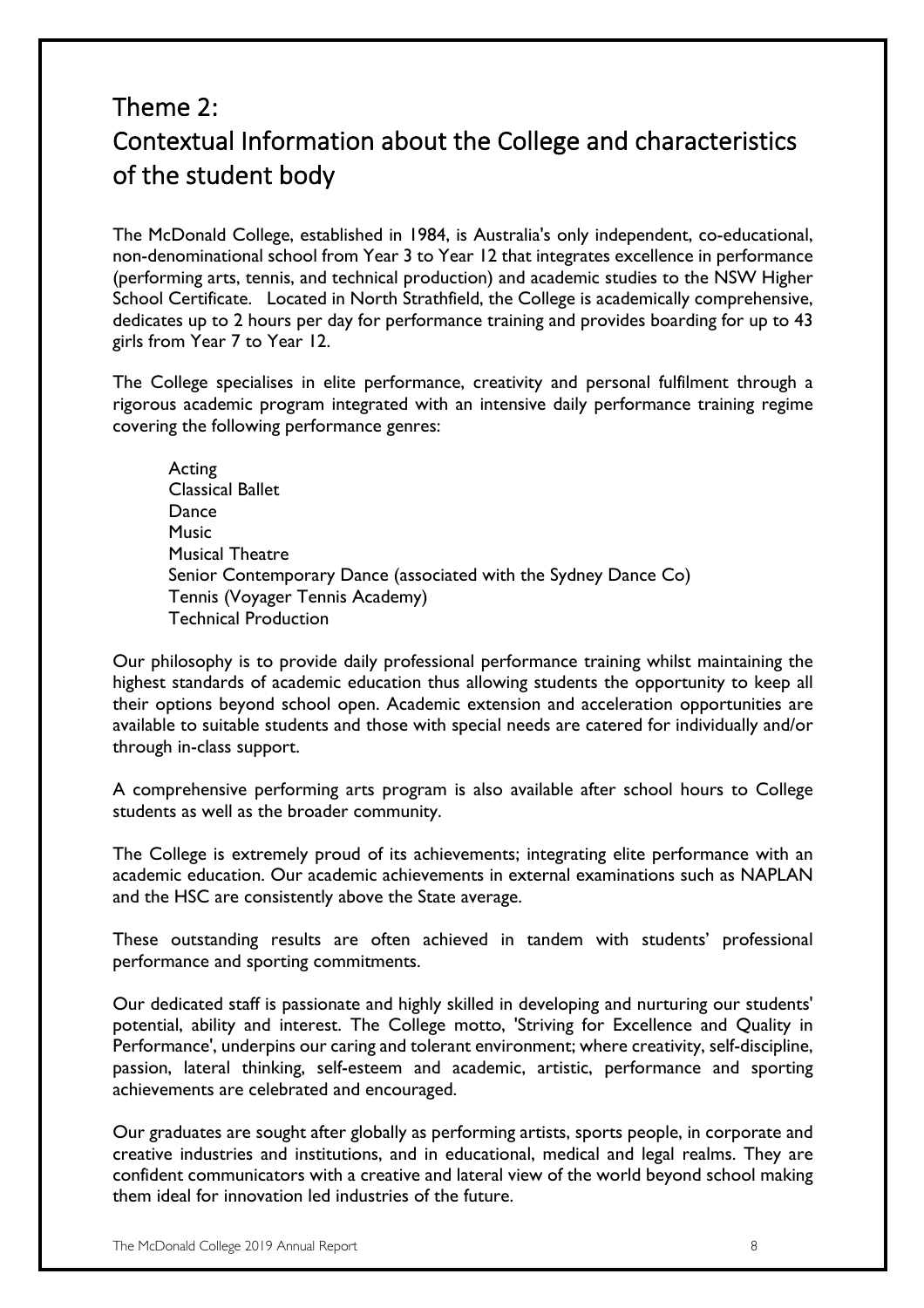The McDonald College - A benchmark for national and international excellence and innovation in academic, performance and sporting pursuits to students of the 21st century; where excellence in performance begins; where individual gifts and talents are our priority; and where students love coming to school each day.

www.mcdonald.nsw.edu.au School website link

School statement from My School website http://www.myschool.edu.au

### Characteristics of the Student Body

http://www.myschool.edu.au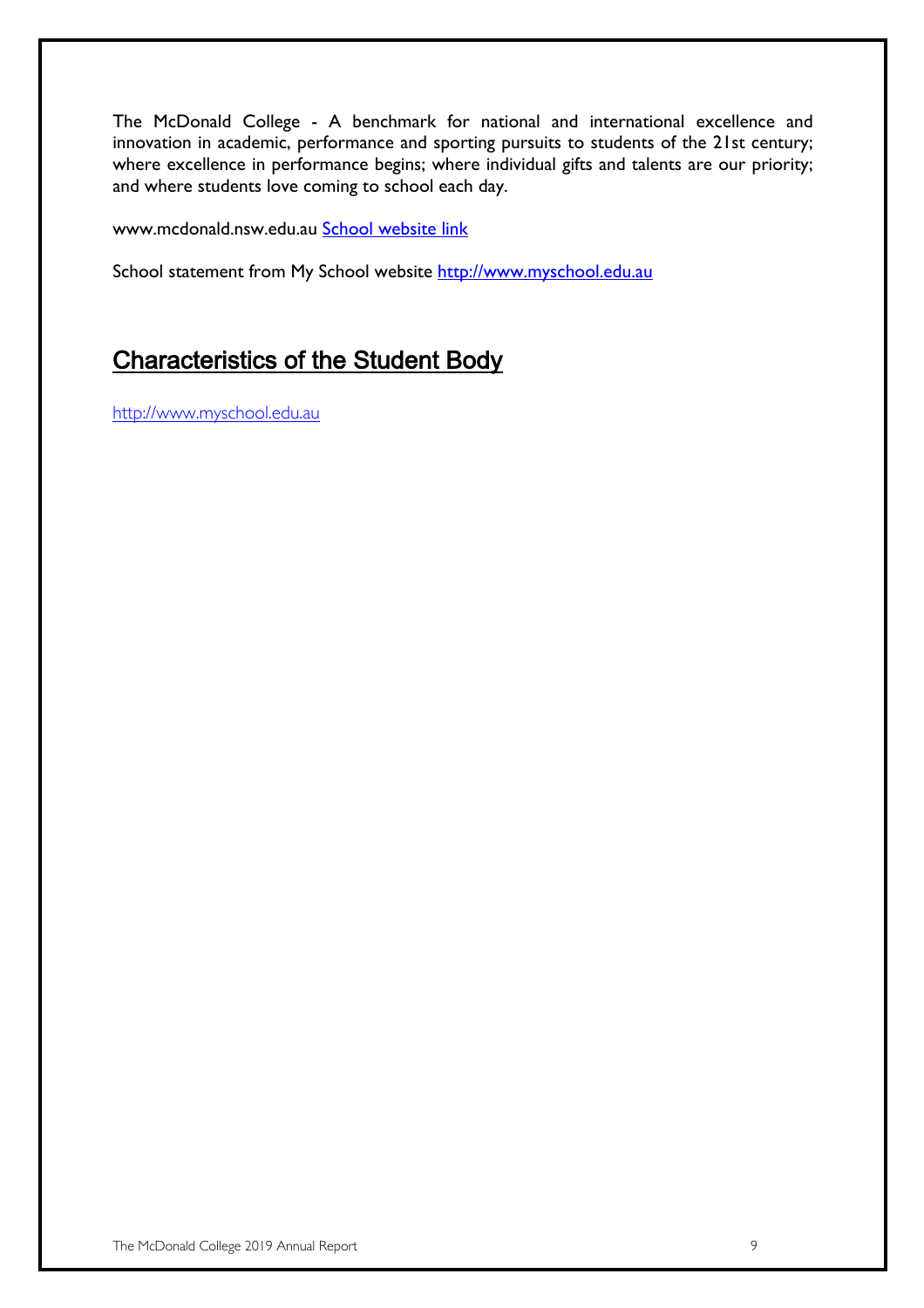### Theme 3: Student outcomes in standardized national literacy and numeracy testing

NAPLAN RESULTS 2019 Performance on NAPLAN is documented on the My School website: http://www.myschool.edu.au/

**M. Contos Director of Curriculum**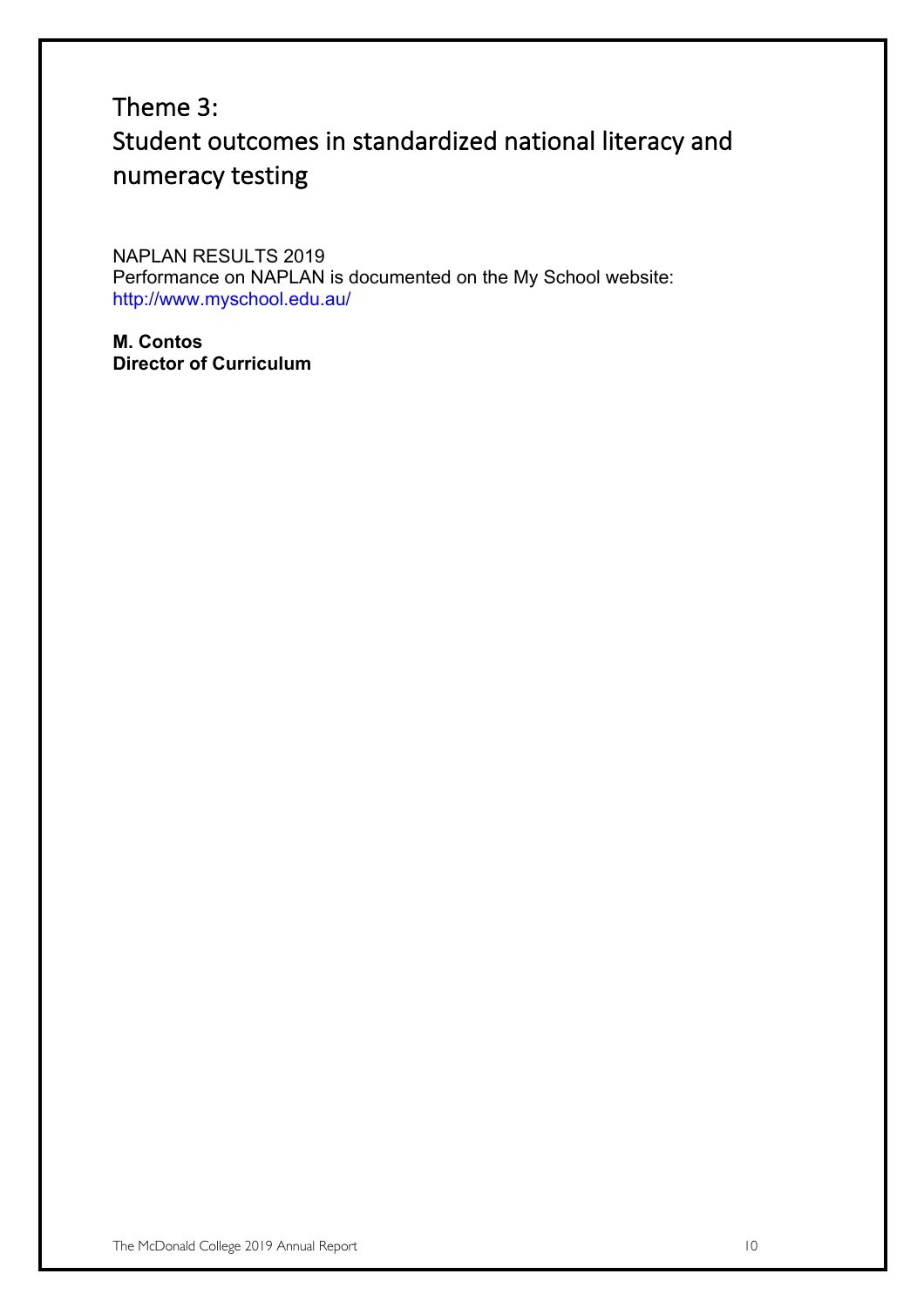### Theme 4: Senior Secondary Outcomes (student achievement)

### RECORDS OF SCHOOL ACHIEVEMENT

Records of School Achievement are awarded to students who do not complete Stage 6 studies and qualify for the Higher School Certificate for reasons such as entering the workforce or engaging in vocational studies.

In 2019, a total of eleven students were granted a Record of School Achievement. Seven students were in Year 10 and two in Year 11. 97% of Year 12 students achieved a Higher School Certificate.

### HIGHER SCHOOL CERTIFICATE

Approximately 69,560 students sat for the Higher School Certificate in 2019. At The McDonald College, 37 students from Year 12 sat the Higher School Certificate examinations.

22 different courses offered to students at The McDonald College

| <b>Subject</b>                | School (Bands 4-6) | State (Bands 4-6) |
|-------------------------------|--------------------|-------------------|
| <b>Ancient History</b>        | 83%                | 66%               |
| <b>Biology</b>                | 85%                | 60%               |
| <b>Business Studies</b>       | 71%                | 60%               |
| Chemistry                     | 75%                | 66%               |
| Dance                         | 85%                | 81%               |
| Design and Technology         | 100%               | 72%               |
| Drama                         | 100%               | 83%               |
| English Standard              | 63%                | 51%               |
| <b>English Advanced</b>       | 100%               | 92%               |
| <b>Mathematics</b>            | 75%                | 78%               |
| <b>Mathematics Standard 2</b> | 74%                | 55%               |
| Modern History                | 70%                | 70%               |
| Music I                       | 100%               | 92%               |
| <b>PDHPE</b>                  | 58%                | 62%               |
| <b>Visual Arts</b>            | 100%               | 90%               |

• Students scored **ABOVE** the state averages for Bands 4-6 in most courses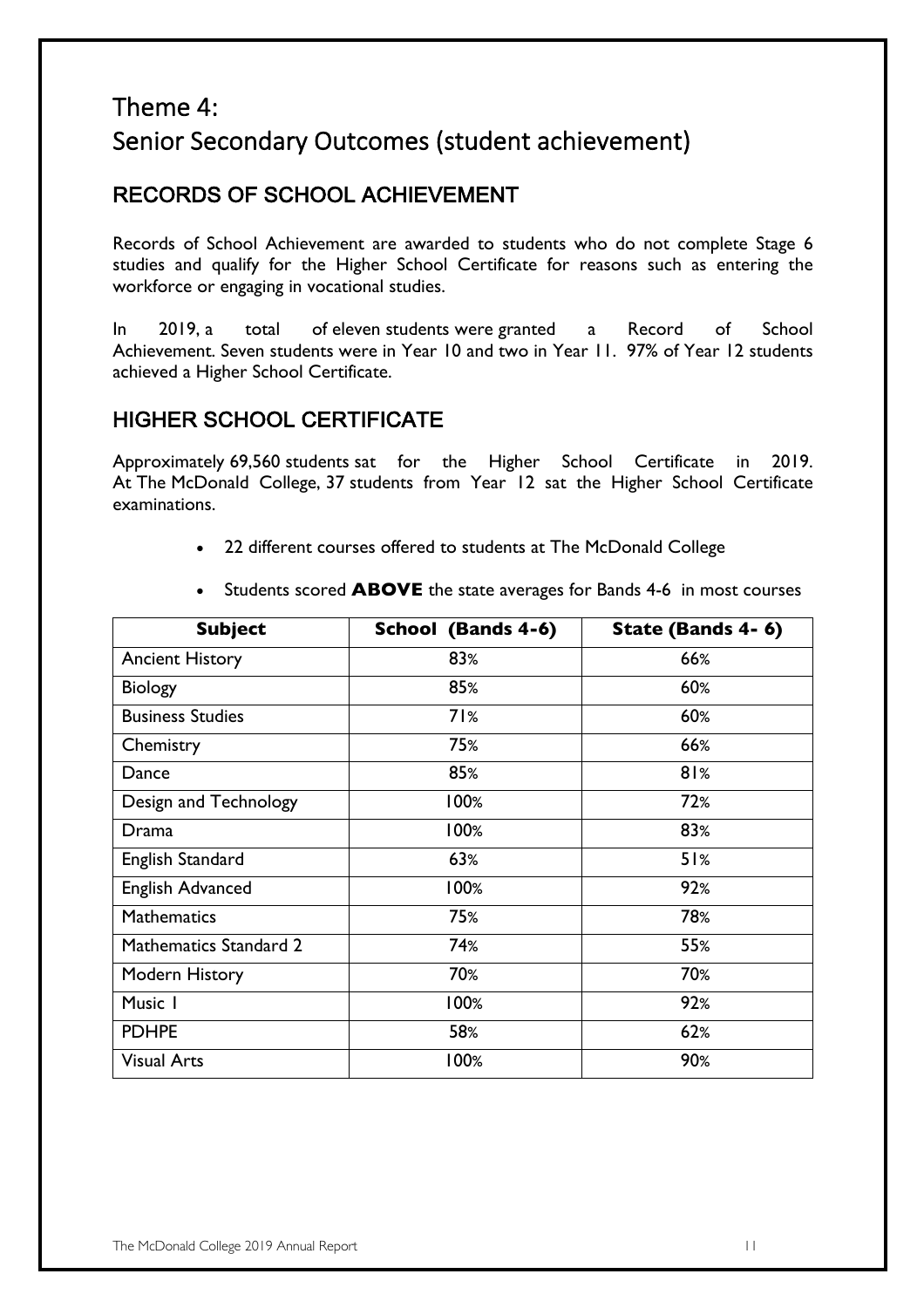|                                | <b>College Average</b><br>(Bands E4, E3) | <b>State Average</b><br>(Bands E4, E3) |
|--------------------------------|------------------------------------------|----------------------------------------|
| Extension   English            | 100%                                     | 95%                                    |
| Extension 2 English            | 00%                                      | 80%                                    |
| Extension   Mathematics        | 67%                                      | 80%                                    |
| <b>Extension 2 Mathematics</b> | 00%                                      | 36%                                    |

Distance Education Courses studied: 2 unit Software Design and Development, 2 unit Modern Hebrew Continuers, 2 unit French Continuers, 2 unit Modern Greek and Extension Greek, 2 unit Entertainment Industry

#### 2014-2019 Comparison of HSC results

Improvements occurred in many subjects. Most subjects scored very similar averages when compared to 2014 -2019 showing that the high standard is maintained at the College from year to year.

The following lists some of The McDonald College averages to support the above statement:

|                          | 2019 Bands | 2018 Bands | 2017 Bands | 2016 Bands | 2015 Bands | 2014 Bands |
|--------------------------|------------|------------|------------|------------|------------|------------|
|                          | 4, 5, 6    | 4, 5, 6    | 4, 5, 6    | 4, 5, 6    | 4, 5, 6    | 4, 5, 6    |
| <b>Business Studies</b>  | 72%        | 76%        | 82%        | 91%        | 92%        | 100%       |
| Dance                    | 86%        | 100%       | 100%       | 100%       | 100%       | 100%       |
| Design and<br>Technology | 100%       | 85%        | 100%       | 100&       | 92%        | 100%       |
| Drama                    | 75%        | 79%        | 91%        | 100%       | 92%        | 92%        |
| English Advanced         | 100%       | 100%       | 100%       | 100%       | 94%        | 88%        |
| English Standard         | 75%        | 69%        | 36%        | 78%        | 53%        | 54%        |
| Mathematics              | 75%        | 72%        | 100%       | 75%        | 80%        | 100%       |
| Music I                  | 100%       | 100%       | 89%        | 100%       | 94%        | 100%       |
| <b>Visual Arts</b>       | 100%       | 82%        | 100%       | 100%       | 100%       | 100%       |

#### Highlights of the 2019 HSC – BAND 6 only

|                         | <b>Band 6 School</b> | <b>Band 6 State</b> |
|-------------------------|----------------------|---------------------|
| <b>Business Studies</b> | 21%                  | 9%                  |
| Legal Studies           | 40%                  | 13%                 |
| Drama                   | 25%                  | 15%                 |
| Modern History          | 42%                  | 10%                 |
| Music 1                 | 33%                  | 22%                 |
| <b>Visual Arts</b>      | 60%                  | 16%                 |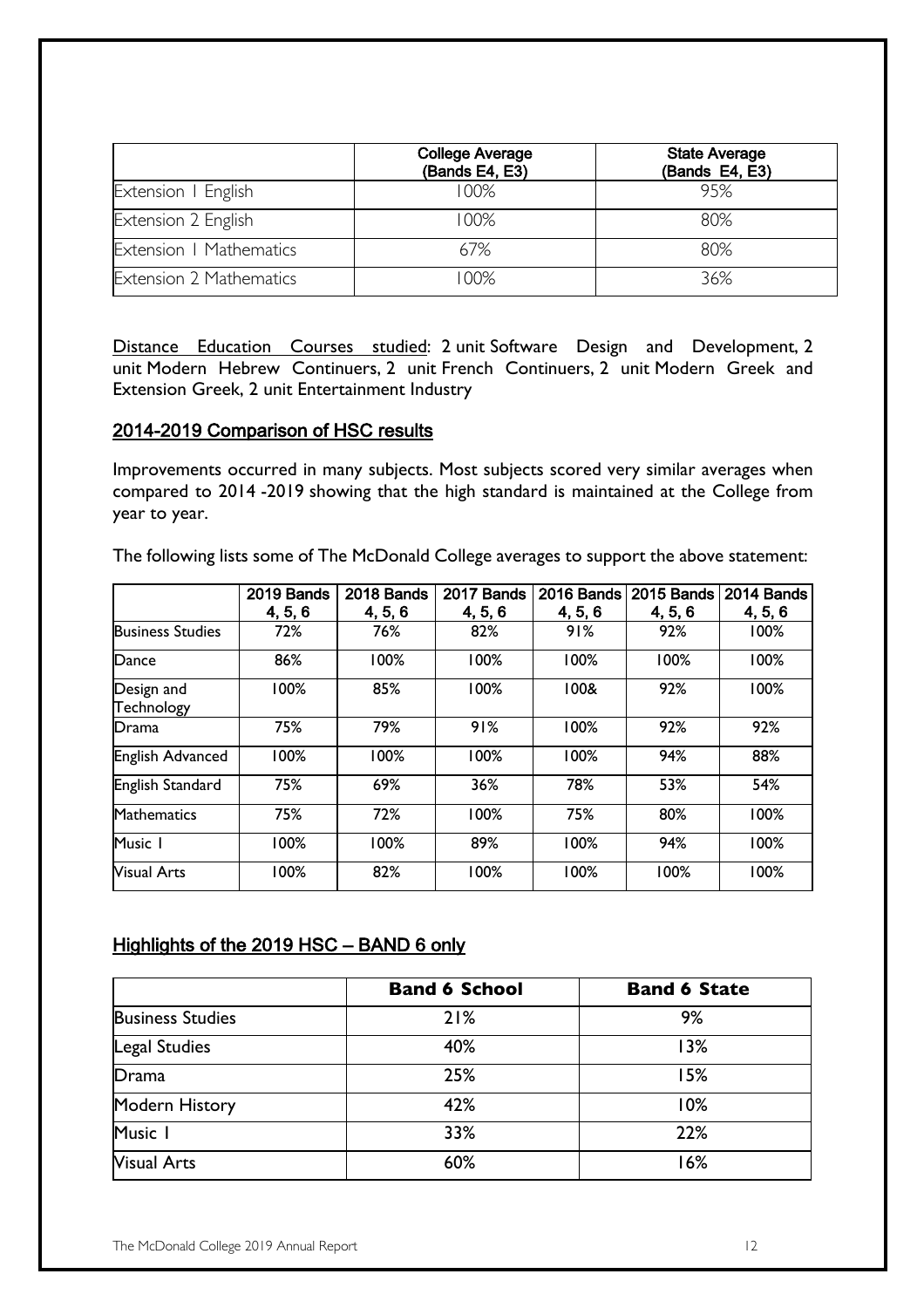#### Internal Grade Allocation – Year 10 2019

|             | <b>Total</b><br>Number of<br><b>Students</b> | A   | в   | C   | D   | Е  |
|-------------|----------------------------------------------|-----|-----|-----|-----|----|
| English     | 52                                           | 6%  | 33% | 50% | 7%  | 4% |
| Mathematics | 52                                           | 18% | 37% | 39% | 4%  | 2% |
| Science     | 52                                           | 12% | 38% | 37% | 10% | 3% |
| History     | 52                                           | 21% | 44% | 31% | 4%  | 0% |
| Geography   | 52                                           | 21% | 31% | 36% | 2%  | 3% |

#### NAPLAN RESULTS 2019

Performance on NAPLAN is documented on the My School website:

http://www.myschool.edu.au/

http://www.myschool.edu.au/Main.aspx?PageId=0&SDRSchoolId=NSWI00299\_9447&DEEWRI d=4222&CalendarYear=2009

#### Senior Secondary Outcomes

Enrolments in vocational courses are documented on the My School website:

http://www.myschool.edu.au/

M.Contos Director of Curriculum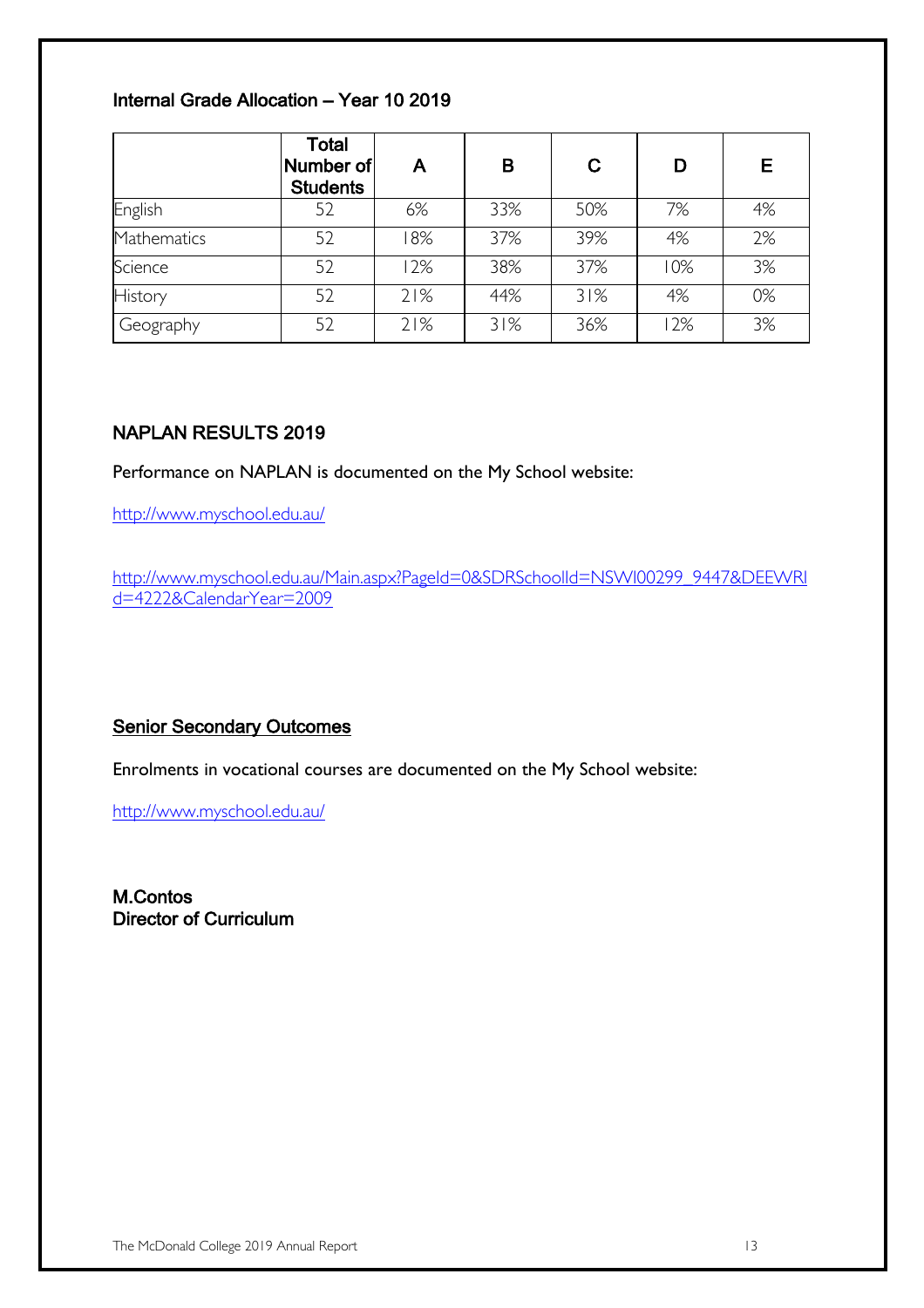### Theme 5: Teacher Qualifications and Professional Learning

Professional Learning

All the teaching staff participated in professional development on the College Professional Development days throughout the year including:

- Child Protection (online)
- Assessment/ Inclusive Learning
- Using Data
- Australian Professional Standards for Teachers
- Making Learning Visible Junior School)
- First Aid

In addition, the following professional learning activities were undertaken by staff throughout 2019.

|                    | <b>Professional Learning Activities</b>                                                                               | <b>Number</b><br>of<br><b>Courses</b> | <b>Number</b><br>of<br><b>Teachers</b><br><b>Attended</b> |
|--------------------|-----------------------------------------------------------------------------------------------------------------------|---------------------------------------|-----------------------------------------------------------|
| <b>PDHPE</b>       | <b>Effective Assessment Practices in K-10 PDHPE</b>                                                                   |                                       |                                                           |
| English            | 2019 Paper 1 HSC                                                                                                      |                                       |                                                           |
| <b>HSIE</b>        | Stage 6 History Teachers Day                                                                                          |                                       |                                                           |
| <b>HSIE</b>        | Stage 6 History Professional Development Day                                                                          |                                       |                                                           |
| <b>Visual Arts</b> | Arduino PD                                                                                                            |                                       | $\overline{2}$                                            |
| <b>HSIE</b>        | <b>Business Studies Teachers' Conference 2019</b>                                                                     |                                       |                                                           |
| <b>Visual Arts</b> | Deus Ex Photos Photomedia Conference                                                                                  |                                       |                                                           |
| <b>Maths</b>       | <b>Effective Practices for Stage 6 Assessment</b>                                                                     |                                       |                                                           |
| Primary            | Mind Brain Conference                                                                                                 |                                       | $\overline{2}$                                            |
| <b>PDHPE</b>       | AIS PDHPE Conference - On Track with PDHPE K-<br>10                                                                   |                                       |                                                           |
| <b>Visual Arts</b> | <b>Future Present VADEA Annual Conference</b>                                                                         |                                       |                                                           |
| <b>HSIE</b>        | Macquarie Ancient History Teacher's Conference                                                                        |                                       |                                                           |
| Leadership         | Updates for Human Resource Professionals                                                                              |                                       |                                                           |
| <b>Visual Arts</b> | Coding for Wearable Technologies (E-textiles)                                                                         |                                       |                                                           |
| <b>Science</b>     | <b>STANSW Physics Conference</b>                                                                                      |                                       |                                                           |
| <b>Visual Art</b>  | NSW Education Standards Authority (NESA) grade<br>monitoring review for Stage 5 and Preliminary<br><b>Visual Arts</b> |                                       |                                                           |
| Leadership         | Taxation of Employee Salaries (Advanced Payroll)<br>2019-2020                                                         |                                       |                                                           |
| Maths              | AISNSW Igniting Learning Lab 2019                                                                                     |                                       |                                                           |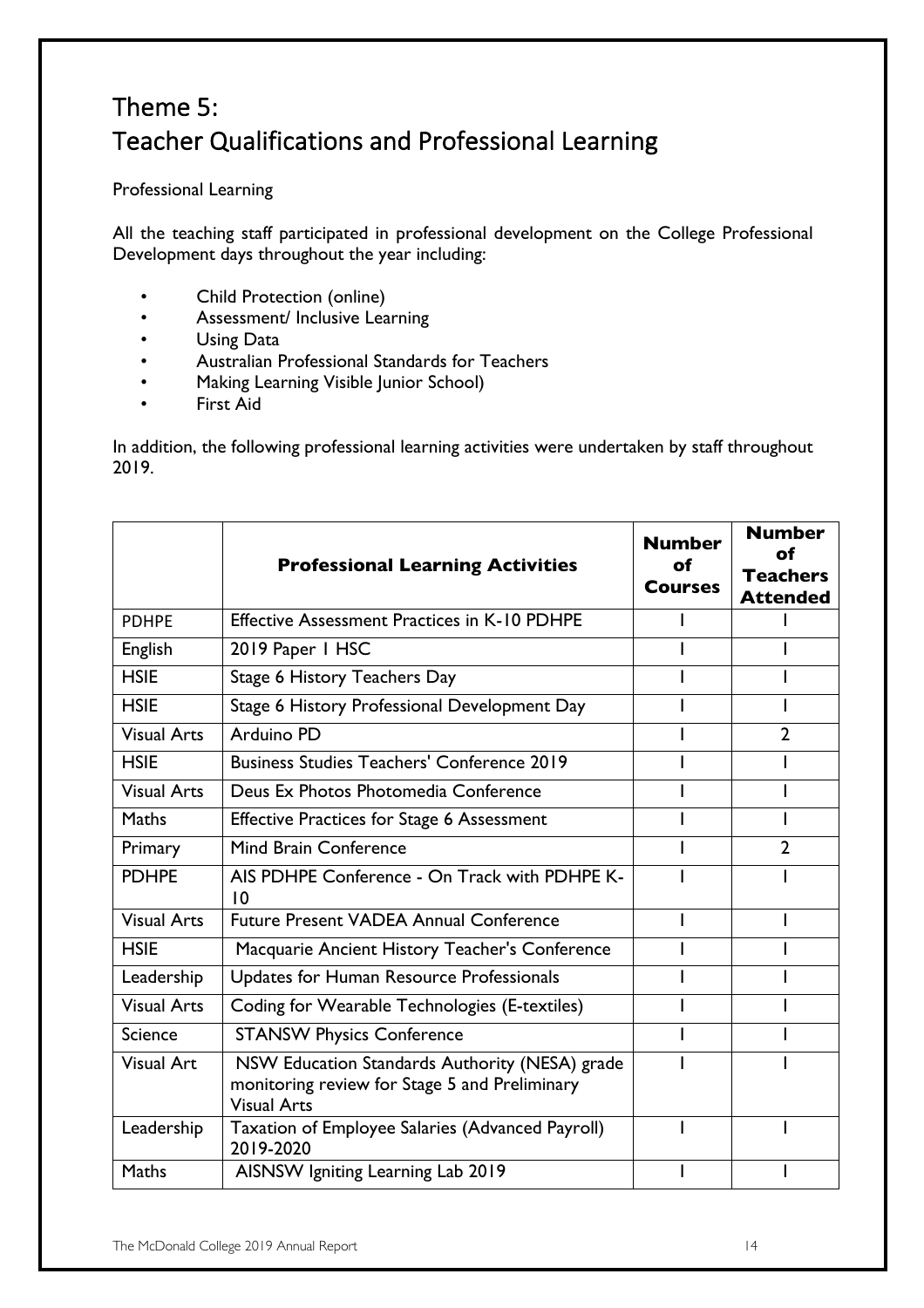| <b>Type</b>    | <b>Professional Learning Activities</b>                                  | <b>Number</b><br>οf<br><b>Courses</b> | <b>Number</b><br>οf<br><b>Teachers</b><br><b>Attended</b> |
|----------------|--------------------------------------------------------------------------|---------------------------------------|-----------------------------------------------------------|
| Leadership     | The AIS Educational Leaders Conference 2019 -<br>Reimagining Learning    |                                       |                                                           |
| Leadership     | What every Teacher needs to know about Social<br>Media and Cyber Safety' |                                       |                                                           |
| Leadership     | 2019 HICES Deputies' Conference - Authentic<br>Leadership                |                                       |                                                           |
| <b>Science</b> | K-12 Chemistry STEM Conference                                           |                                       |                                                           |
| <b>HSIE</b>    | Implementation Workshop: NSW New<br><b>Commerce Syllabus</b>             |                                       |                                                           |
| Leadership     | AISNSW Not-for-Profit Workshop                                           |                                       | $\overline{2}$                                            |
| Languages      | The AIS Languages Conference 2019                                        |                                       |                                                           |
| Languages      | It starts with the task, Stage 5 assessment in<br>Languages              |                                       |                                                           |
| Maths          | New Syllabus Insight FUNCTIONS                                           |                                       |                                                           |
| Governance     | AIS Symposium                                                            |                                       | 7                                                         |
| Leadership     | AIS School Improvement                                                   | 5                                     | 5                                                         |

#### **Teaching Accreditation**

| <b>Level of Accreditation</b>                          | <b>Number of</b><br><b>Teachers</b> |
|--------------------------------------------------------|-------------------------------------|
| Pre-2004 teachers (accreditation not required in 2018) | 18                                  |
| Conditional                                            |                                     |
| Provisional                                            | 0                                   |
| <b>Proficient Teacher</b>                              | 17                                  |
| Total number of teachers                               | 37                                  |

Total teacher numbers are listed on the My School website:

http://www.myschool.edu.au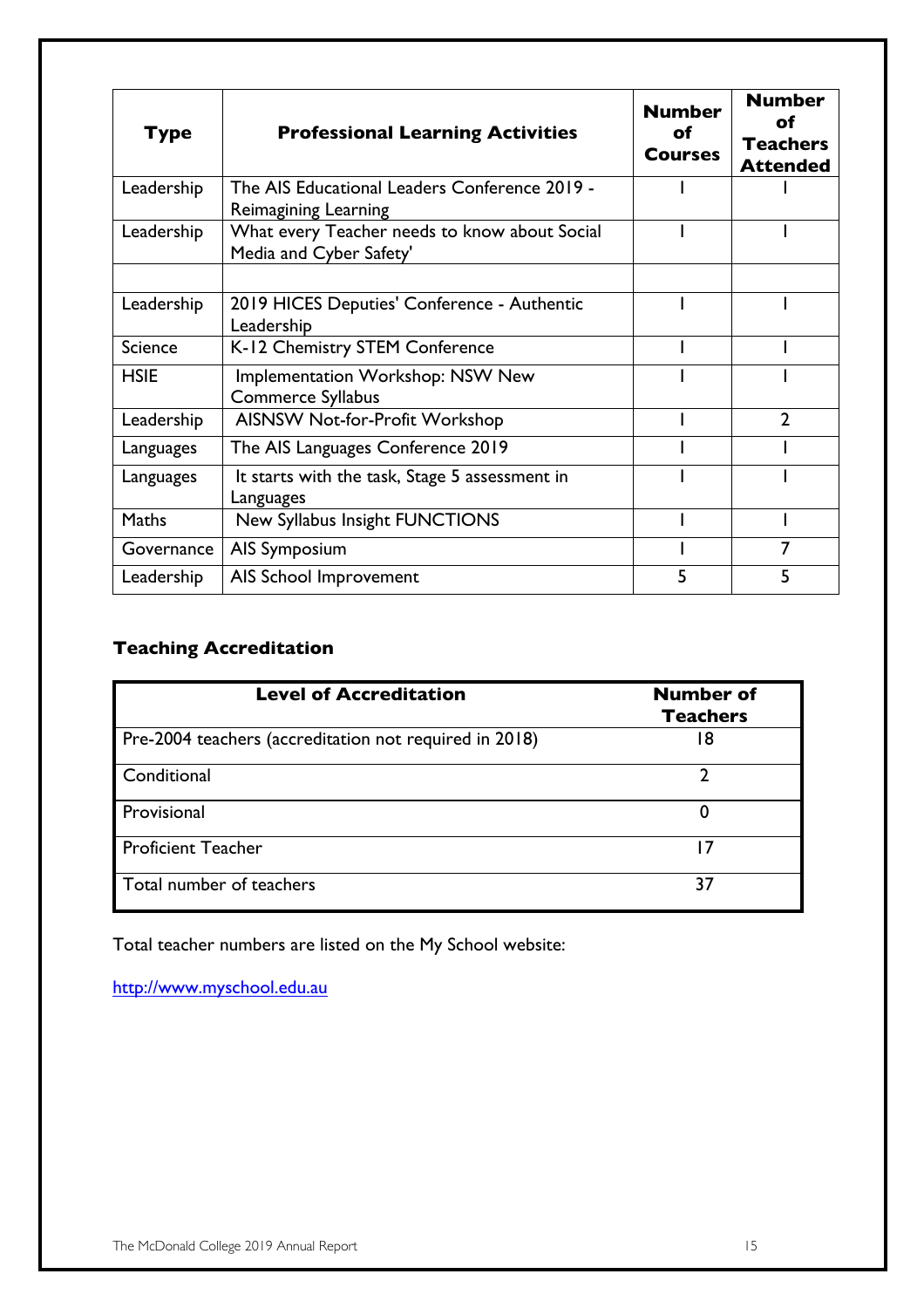#### **Teaching standards /qualifications**

| <b>Category</b>                                                                                                                            | <b>Number of Teachers</b> |
|--------------------------------------------------------------------------------------------------------------------------------------------|---------------------------|
| Teachers who have teaching education<br>qualifications from a higher education institution<br>within Australia or as recognised within the | 37                        |
| National Office of Overseas Skills Recognition<br>(AEI-NOOSR) guidelines, or                                                               |                           |
| Teachers having a bachelor degree from a higher                                                                                            |                           |
| education institution within Australia or one                                                                                              | 0                         |
| recognised within the AEI-NOOSR guidelines but                                                                                             |                           |
| lack formal teacher education qualifications.                                                                                              |                           |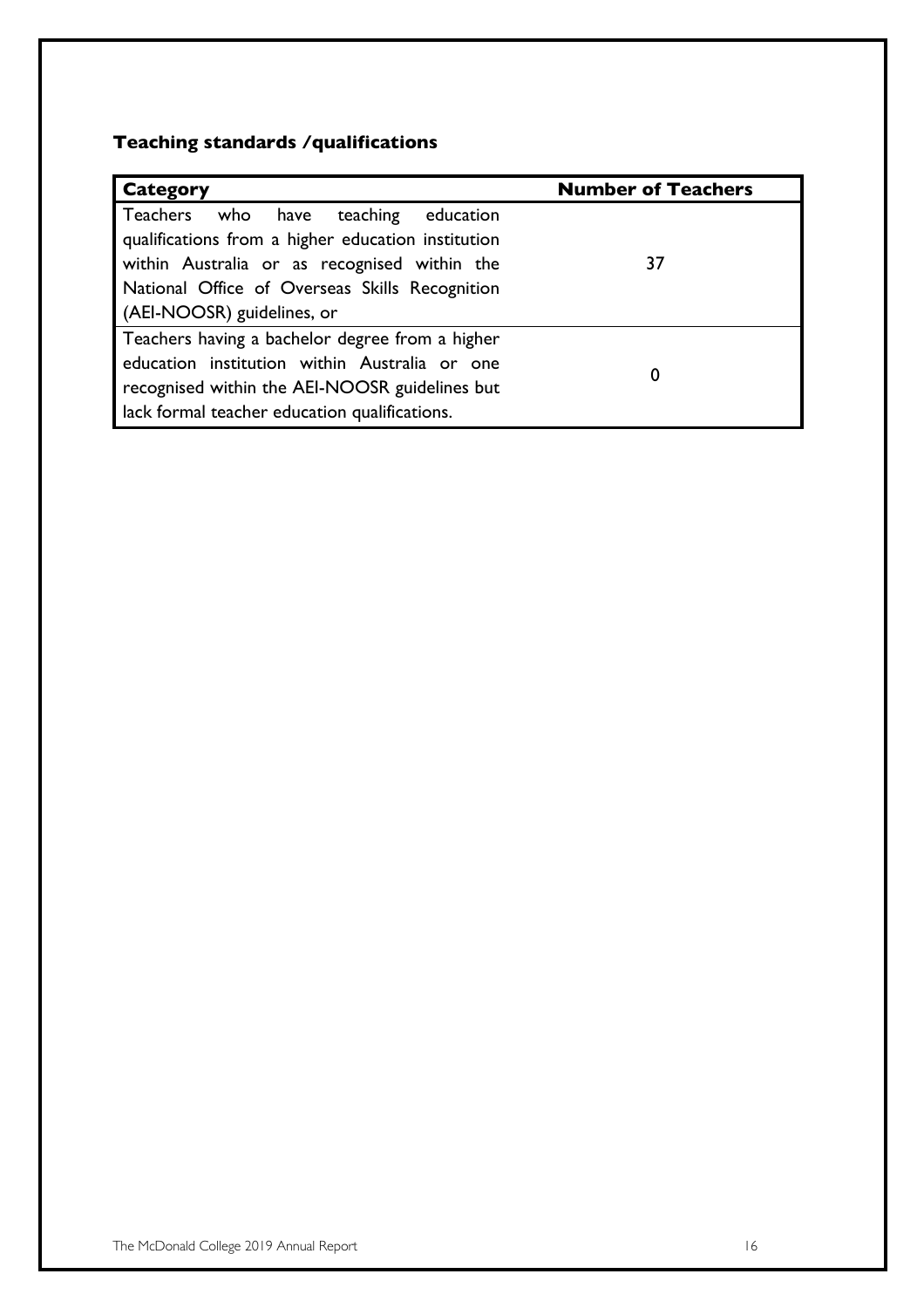## Theme 6: Workforce Composition

Workforce composition as per the My School website:

http://www.myschool.edu.au

The College workforce in 2019 did not include any Indigenous staff.

| School staff 2019                       |      |
|-----------------------------------------|------|
| <b>Teaching Staff</b>                   | 35   |
| Full-time equivalent teaching staff     | 28.3 |
| Non-teaching staff                      | 25   |
| Full-time equivalent non-teaching staff | 18.5 |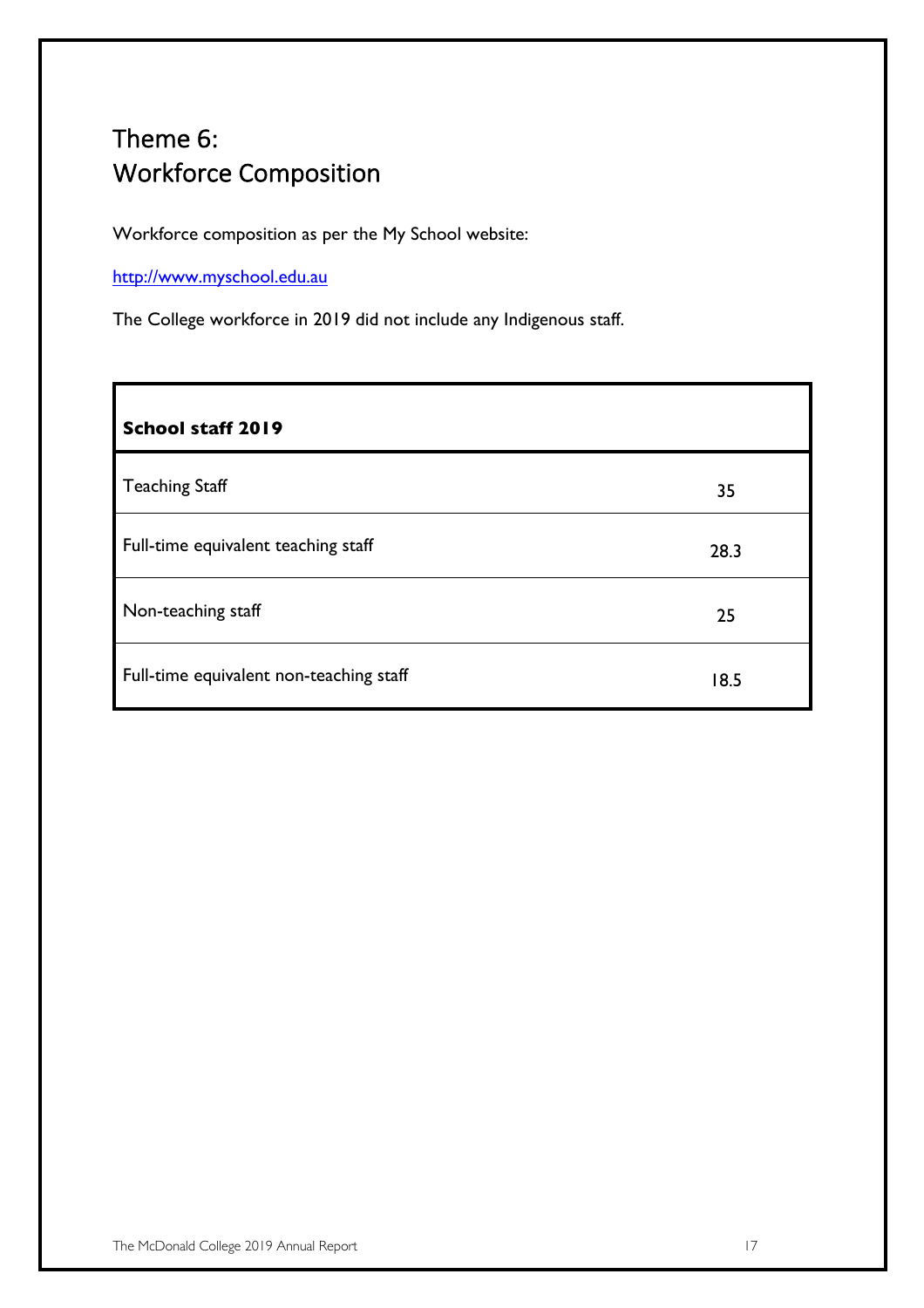### Theme 7: Student Attendance, and Retention Rates and Post-school destinations in secondary schools

#### Student attendance rates

For the whole College student attendance rates please refer to the College's data on the My Schools website: http://www.myschool.edu.au

| Year            | Attendance |
|-----------------|------------|
| Y03             | 94.5%      |
| <b>Y04</b>      | 94.4%      |
| <b>Y05</b>      | 96.3%      |
| Y06             | 93.2%      |
| <b>Y07</b>      | 95.1%      |
| <b>Y08</b>      | 94.6%      |
| Y09             | 91.1%      |
| Y10             | 92.0%      |
| Y               | 88.2%      |
| Y <sub>12</sub> | 88.0%      |

#### 2019 Student Attendance Rate

| ہے ری ہے ۔<br>$\cdots$ |  |
|------------------------|--|
|------------------------|--|

#### Management of Student Non-Attendance

The College Attendance Policy – Students - outlines the management of student nonattendance. Unexplained absences from the College are followed up in an appropriate manner with the student and parent or guardian. The College sends an SMS or telephones parents of students who are absent on the day of the absence. Parents are required to provide a written explanation for each absence, and they are followed up if this is not provided in a timely fashion. Absences are monitored, and parent and student conferences are held to resolve any non-attendance.

All student absences are recorded in our database and are available for staff.

Mandatory reporting procedures apply where absences are extended, or the student is considered at risk.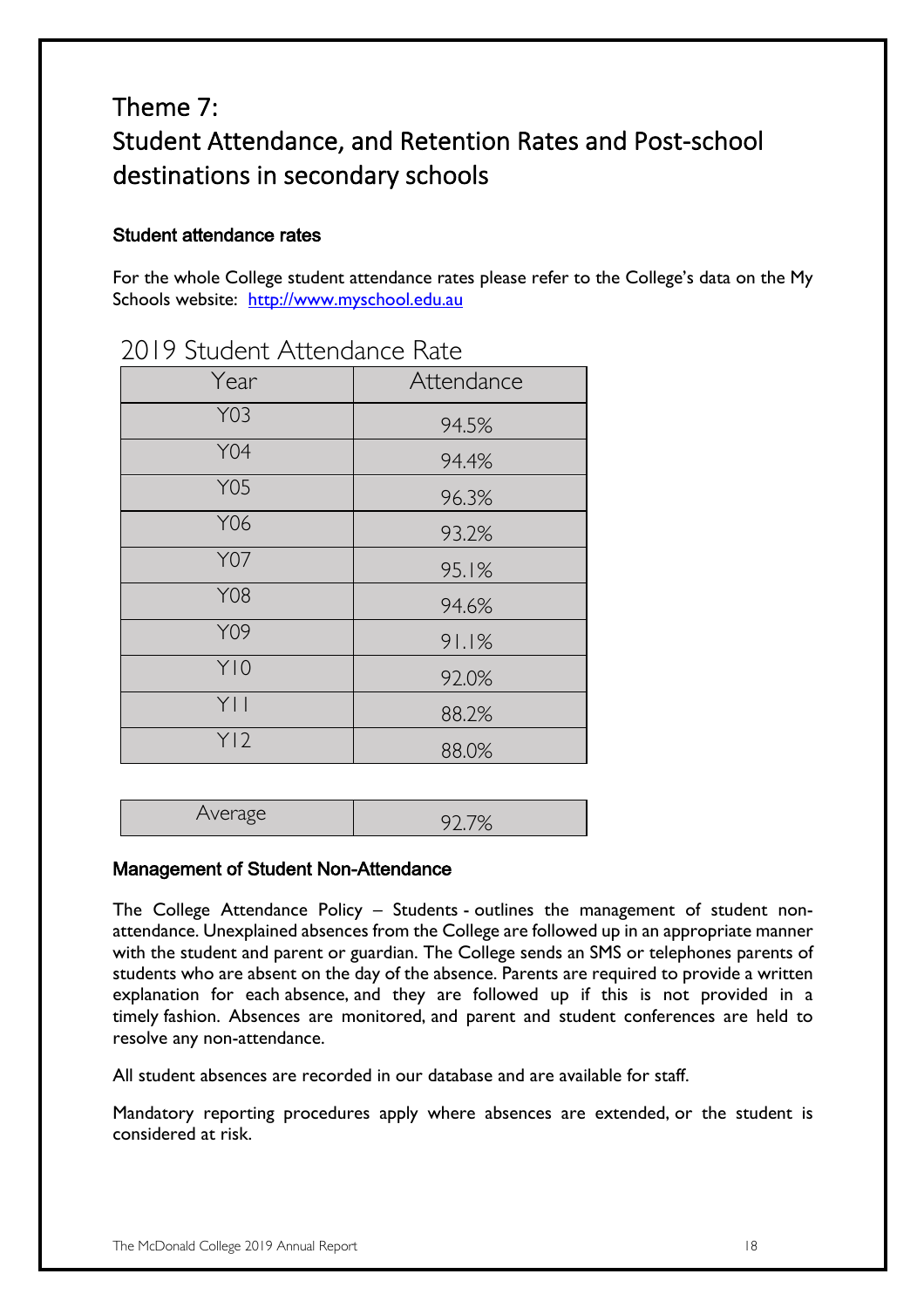### Retention rates and Post-School destinations in Secondary Schools

Fifty (50%) percent of the 2017 Year 10 cohort completed Year 12 in 2019 at the College.   Based on the information provided when students left the College at the end of Year 10 it was to follow the pathways as below:

Vocational Training (performing arts eg Australian or Internationals Ballet Schools) 20%           Other secondary schools                                                    22% Other 8%

Our 2019 Graduates continued on to University, TAFE, professional performing arts engagements, further education or pursued full-time employment or a gap year. University offers made to the Class of '19 included but were not limited to:

| B Event Mgt(DFEE)                     | <b>ICMS</b>                               |
|---------------------------------------|-------------------------------------------|
| B Visual Arts/B Adv Stds              | Uni of Sydney                             |
| BCreativeArt/BComm&Media              | Uni of Wollongong                         |
| Dip Arts (Ext) - Arts                 | WSU                                       |
| <b>B</b> Arts                         | Macquarie University                      |
| <b>B Music (Performance)</b>          | Uni of Sydney                             |
| B Laws (Direct Entry)                 | Uni of Wollongong                         |
| <b>B Media &amp; Communications</b>   | Macquarie University                      |
| B Comm (Dig & Soc Media)              | Uni of Tech Sydney                        |
| B Comm (Journalism) BCrtInIn          | Uni of Tech Sydney                        |
| <b>B Business (Sport Mgt)</b>         | WSU                                       |
| <b>B</b> Arts                         | Macquarie University                      |
| B Perform & Theatre (Acting)          | Uni of Wollongong                         |
| <b>B</b> Arts                         | UNSW                                      |
| B CreativeInd(Act&PerfDes/Inv)        | Charles Sturt Uni                         |
| B Psych Sc/B Laws                     | Uni of Wollongong                         |
| <b>B Mathematics/B Laws</b>           | Uni of Wollongong                         |
| <b>B Exercise Physiology</b>          | UNSW                                      |
| <b>B International Studies/B Laws</b> | Uni of Wollongong                         |
| <b>B Nursing (Advanced Studies)</b>   | Uni of Sydney                             |
| B Design/B Media (PR&Ad)              | UNSW                                      |
| B Design(Graphic Design)(DFEE)        | <b>SAE</b>                                |
| <b>UNSW Prep (Arts &amp; SocSc)</b>   | <b>UNSW</b>                               |
| <b>B</b> Music                        | WSU                                       |
| <b>B Commerce/B Laws</b>              | Uni of Sydney                             |
|                                       | <b>Harvard College</b>                    |
|                                       | <b>New York University</b>                |
|                                       | <b>Emory College of Arts and Sciences</b> |
|                                       | University of Pennsylvania                |
|                                       | University of Minnesota                   |
|                                       | <b>Forham University</b>                  |
|                                       | Vanderbilt University                     |

#### M Contos N Davis Director of Curriculum Business Manager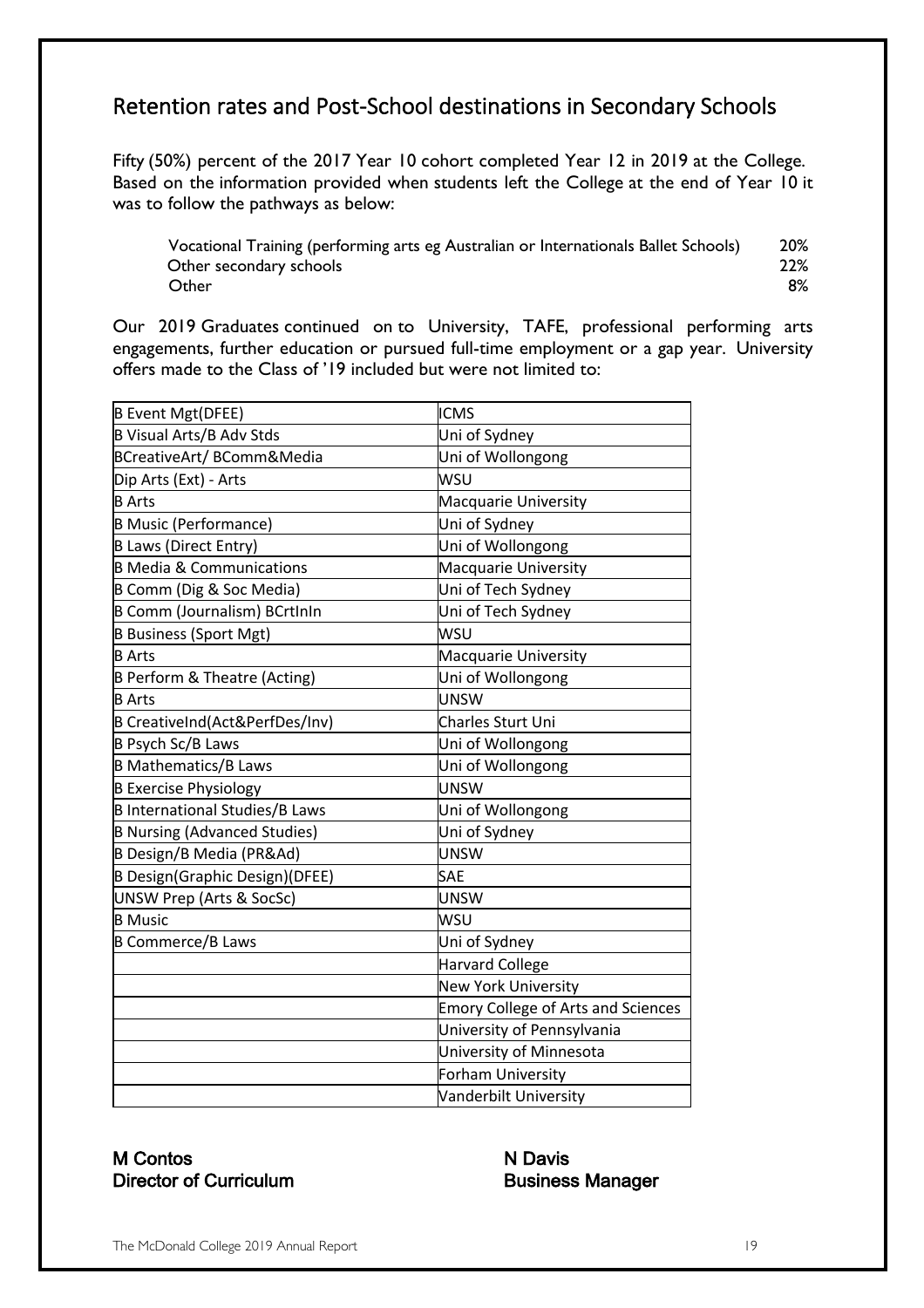### Theme 8: Enrolment Policies

#### **Enrolment Policy**

The McDonald College is a Primary to Year 12 school catering in particular for children who are gifted in performance, whether in one or more of the performing arts or in sport and wish to integrate their passion for performance with a rigorous academic education. The College takes girl boarders from Year 7 – 12. Children attending the school must commit to a regimen of one and a half hours (primary) or two hours (secondary) training daily in their area of specialty. Subject to these constraints arising from the College's unique special studies program the College is open to accept boys and girls of all races and creeds. While the College does not suit all children, there is no reason in principle that children with disabilities cannot be eligible to enroll. Indeed, the College has since its inception enrolled a number of students with disabilities.

This policy gives guidance on enrolment criteria and procedures to those within the College community and to those contemplating enrolment. While the policy is as comprehensive as possible, there will inevitably be some situations which are not specifically covered. In such instances, it is the Principal's responsibility to decide the appropriate course to take in the circumstances.

#### LEGISLATIVE FRAMEWORK

*Disability Discrimination Act Disability Standards for Education Race Discrimination Act Anti-Discrimination Act* 

These Acts and Standards make it unlawful to discriminate against a person on the grounds of their disability or race by refusing to enrol them at the College. The College is committed to fulfilling its obligations under the law in this Enrolment Policy.

#### **DEFINITIONS**

Throughout this policy, unless the context requires otherwise:

parents, includes guardians or any other person who has applied to have a child entered on the waiting list or enrolled at the College and, where the child has only one parent, means that parent.

disability, in relation to a child, means:

- 1. Total or partial loss of the child's bodily or mental functions; or
- 2. Total or partial loss of a part of the body; or
- 3. The presence in the body of organisms causing disease or illness; or
- 4. The presence in the body of organisms capable of causing disease or illness; or
- 5. The malfunction, malformation or disfigurement of a part of the child's body; or
- 6. A disorder or malfunction that results in the child learning differently from a child without the disorder or malfunction; or
- 7. A disorder, illness or disease that affects a child's thought processes, perception of reality, emotions or judgment or that results in disturbed behaviour.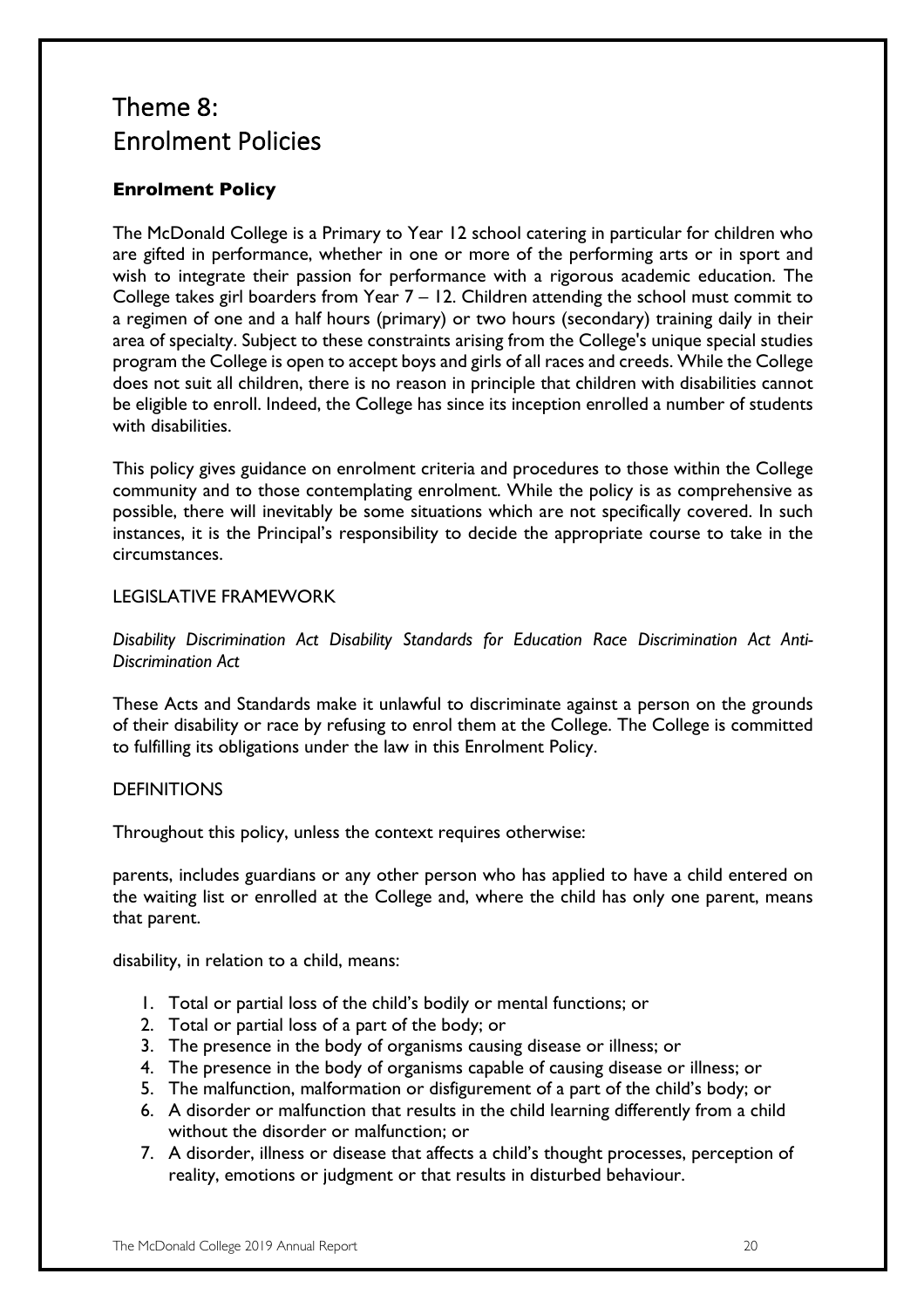#### **Enrolment Process**

#### New Enquiries

The Registrar will send everyone enquiring about enrolment details of the procedure for enrolment at the College including:

- A Prospectus (available electronically or in hard copy)
- A statement about the College Fees
- An Application for Registration

#### **Waiting Lists**

The Principal through the Registrar, is responsible for the maintenance of waiting lists for entry to the College.

Names of children will be entered on the appropriate waiting list when their parents or a parent return:

- 1. The Application for Registration;
- 2. A non-refundable Application Fee of one hundred and ten dollars (\$110) if the applicant is an Australian citizen or two hundred and fifty dollars (\$250) for an overseas applicant;
- 3. Copies of the child's last two school reports;
- 4. Copies of NAPLAN results;
- 5. Copies of certificates of achievements in the performing arts or sport, such as examinations passed or eisteddfod results;
- 6. All medical, psychological or other reports about the child in their possession or control;
- 7. Two personal references, one for the student and one for the family; and
- 8. A full length photograph in dance attire if a dancer or portrait photograph if an actor, musician or sportsperson.

Failure to provide all required information may result in the College declining to enter the child's name on the appropriate waiting list or delaying such entry, and may also result in the College declining or delaying the child's enrolment.

#### Assessment Process

The College will undertake an assessment process at some time decided by the College after a child's name has been entered on the waiting lists.

#### Interview and request for information

As part of the assessment process the College:

- 1. May arrange for a child on the waiting list to undertake a pre-enrolment test at the College; and
- 2. Will invite the parents of a child on the waiting list to attend an interview at the College with the Principal or a senior member of staff appointed by the Principal. At the interview, among other things, the College's representative will: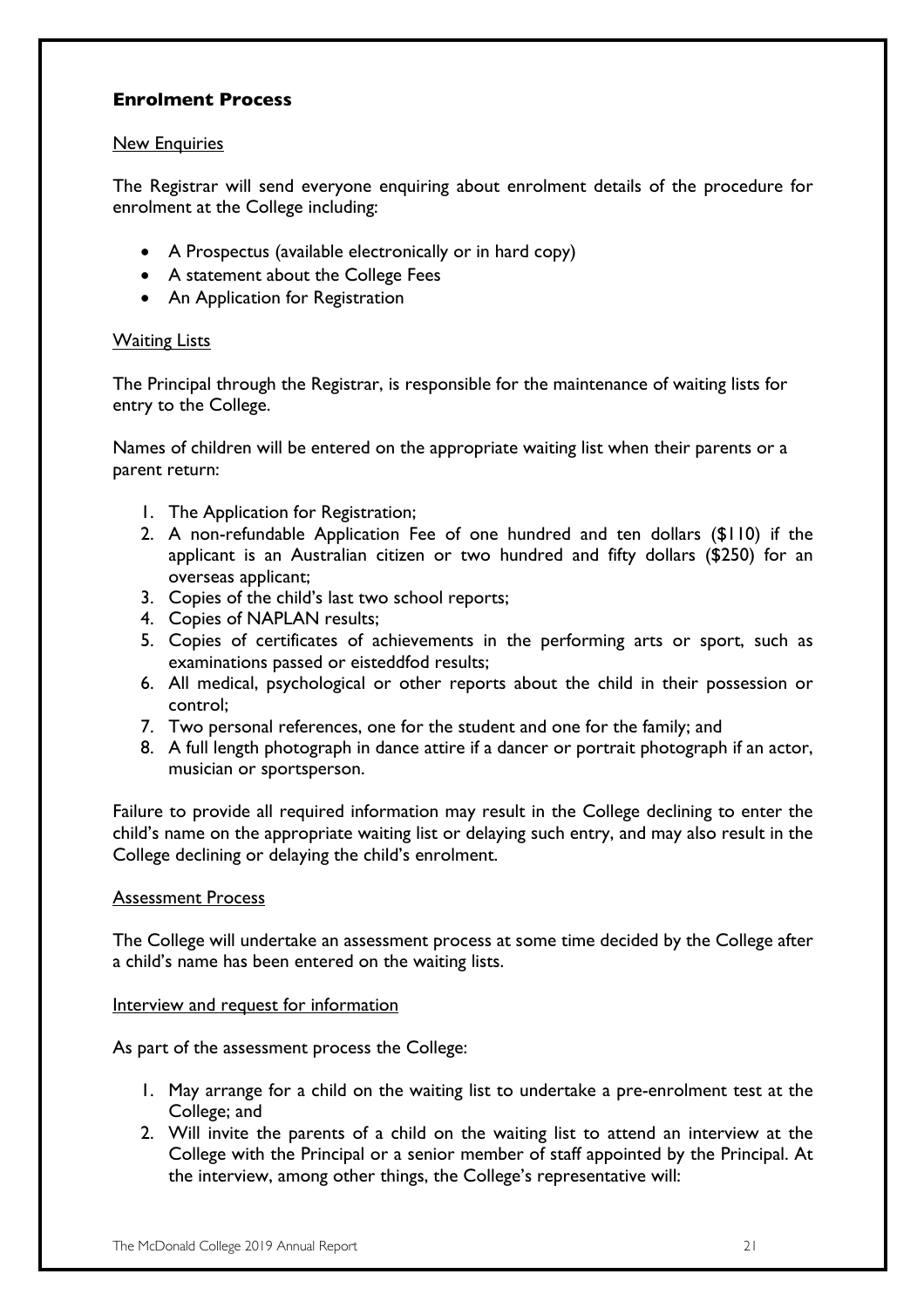- a) inform the parents of their responsibility to the College in relation to fees and will ascertain their ability to afford the current fees;
- b) will seek to establish that the expectations and commitments of the parents are consistent with the vision, values, goals, policies and resources of the College.

In considering all prospective enrolments, the College may:

- 1. Ask for further information about the child, such as for the child's medical or psychological reports; and
- 2. Ask parents to authorise the Principal or her delegate to contact:
	- a) the Principal of the child's previous school to confirm information pertaining to the child;
	- b) any medical or other personnel considered significant for providing information pertaining to the needs of the child.

#### Unacceptable Behaviour

Where information obtained by the College suggests a profile of willful misconduct, illegal activities or strong anti-social behaviours that indicate that the child's enrolment at the College is likely to be detrimental to other students, the staff or the College, notwithstanding that the child be the sibling of a current student, the Principal may decline to proceed any further with the enrolment process.

#### **Disability**

Where a child has declared education support needs or a disability or other information has come to light indicating a possible need for education support services or for some measures or actions to assist the child to participate in the College's courses or programmes or to use the College's facilities or services, the College will make an initial assessment of the child's needs. This will include consultation with the child or the child's parents. In addition, the Principal may:

- a) require the parents to obtain medical, psychological or other reports from specialists outside the College;
- b) obtain an independent assessment of the child.

Any assessments or reports required from non-school personnel will be at the parents' expense.

Where information obtained by the College indicates that the child has a disability, the Principal will seek to identify the exact nature of the child's needs and the strategies required to address them. Having obtained this information, the Principal will determine whether the child, if enrolled, would require some measures or actions to assist the child to participate in the College's courses or programmes or to use the College's facilities or services that are not required by students who do not have the child's disability. Where the Principal determines that the child would require some such measures or actions, the Principal will seek to identify whether those measures or actions required are reasonable in that they balance the interests of all parties affected.

In assessing whether a particular measure or action for a particular child is reasonable, the Principal will have regard to all the relevant circumstances and interests, including: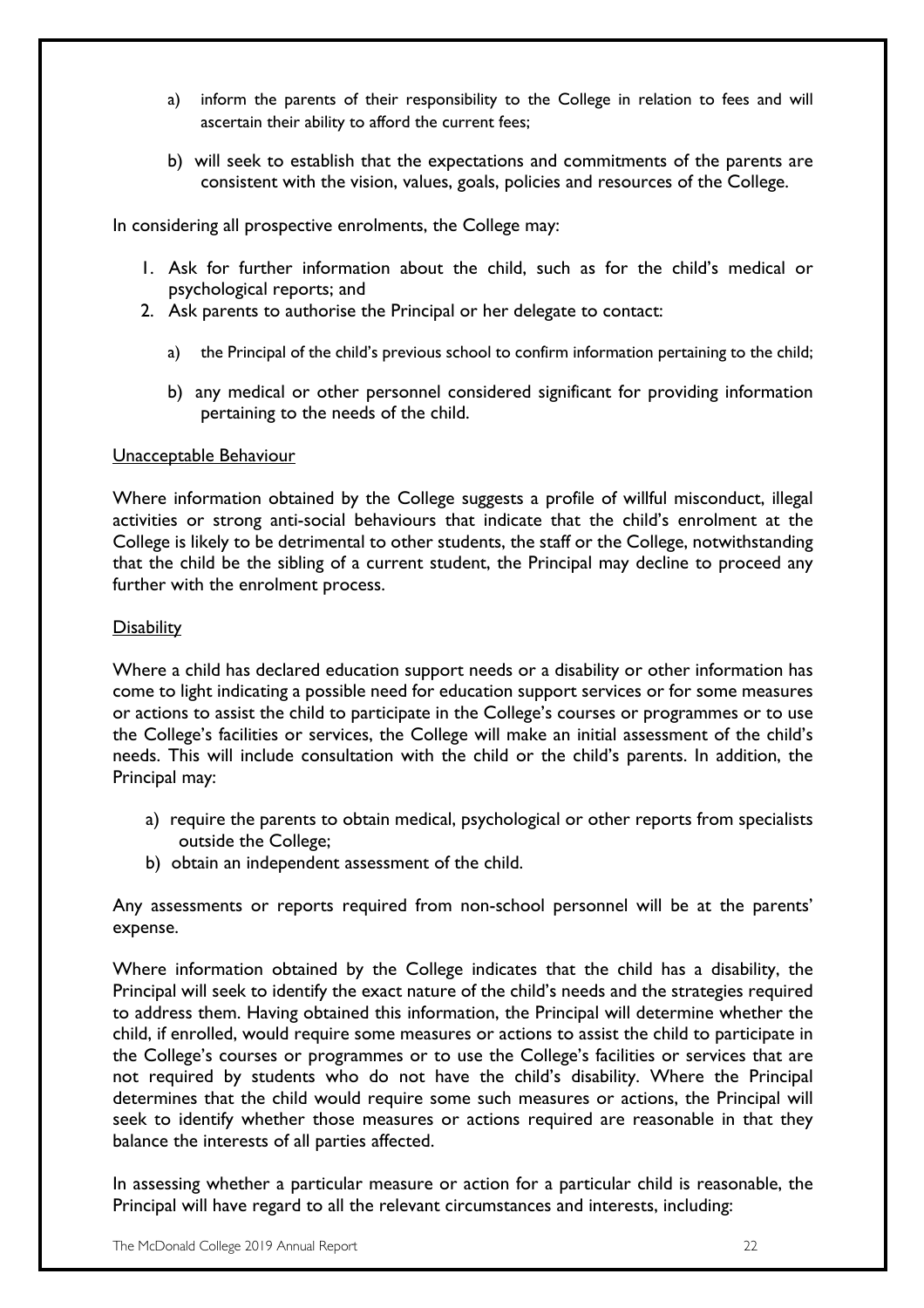- a) the child's disability;
- b) the views of the child or the child's parents about:
	- i) whether the particular measure or action is reasonable;
	- ii) the extent to which the particular measure or action would ensure

that the child was able to participate in the College's courses or programmes or to use the College's facilities or services on the same basis as a child without the disability;

- c) the effect of the measure or action on the child, including the effect on the child's:
	- i) ability to achieve learning outcomes; and
	- ii) ability to participate in courses or programmes; and
	- iii) independence;
- d) the effect of the particular measure or action on anyone else affected, including the College, its staff and other students;
- e) the costs and benefits of taking the particular measure or action.

The College will take measures and actions that are reasonable but will not necessarily take measures or actions that are unreasonable or that would impose unjustifiable hardship on the College. In determining whether taking the required measures or actions, even though they are reasonable, would impose unjustifiable hardship on the College, the Principal will take into account all relevant circumstances of the case, including:

- a) the nature of the benefit or detriment likely to accrue or be suffered by any persons concerned (including other students, staff, the College, the child, the family of the child, and the College community); and
- b) the effect of the disability of the child; and
- c) the College's financial circumstances and the estimated amount of expenditure required to be made by the College.

Where the Principal determines that the enrolment of the child would require the College to take unreasonable measures or actions to ensure that the child is able to participate in the College's courses or programmes, or to use the College's facilities and services, on the same basis as a student without a disability, or would cause unjustifiable hardship, the Principal may decline to offer a place at the College.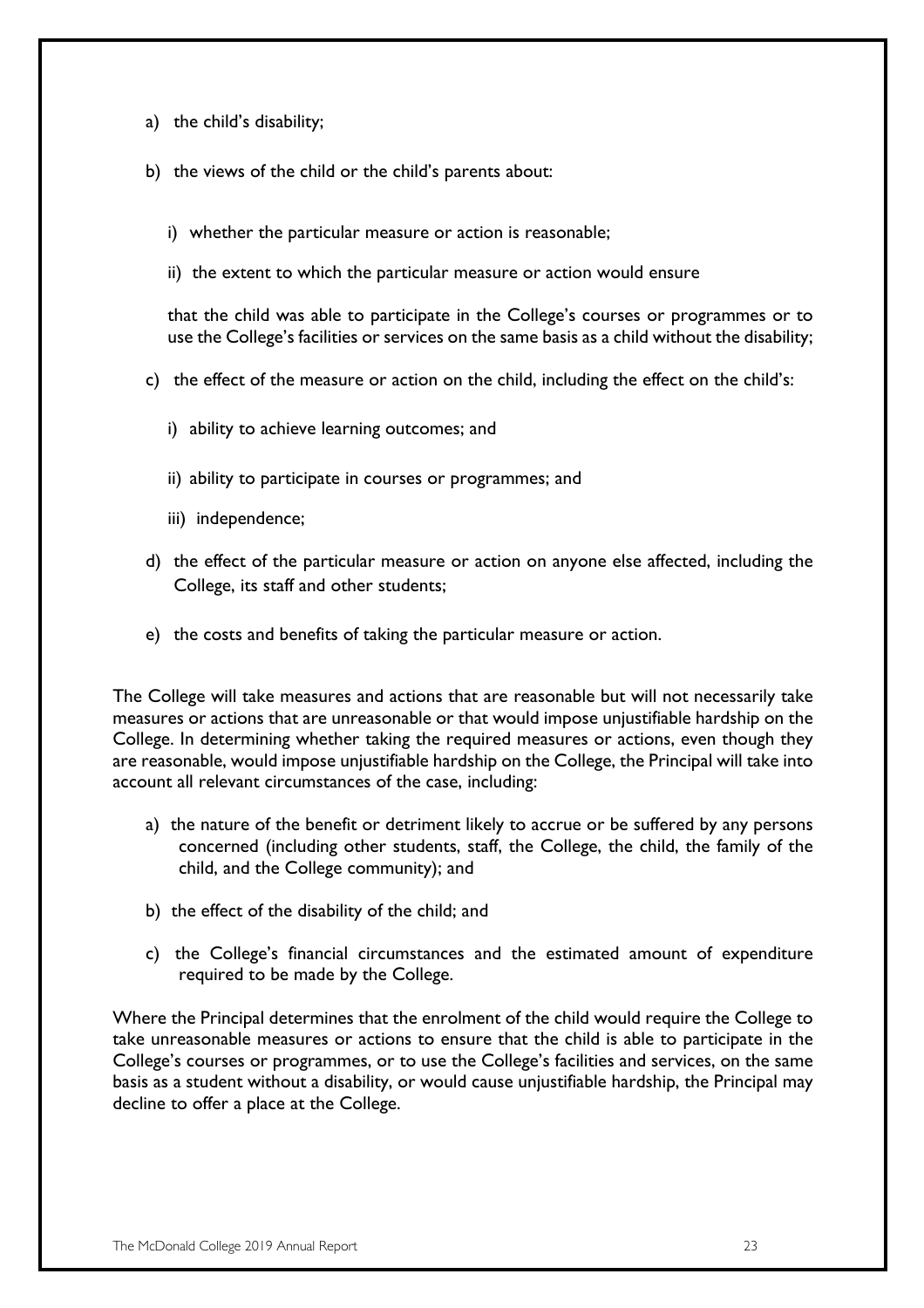#### Failure by parents to disclose information

The College reserves the right not to offer any child a place at the College or to defer the offer of a place to any child in its discretion but particularly when the parents, having been aware of their child's specific educational needs, decline to declare those needs or to withhold relevant information pertaining to their child.

The College also reserves the right to terminate an enrolment where there are not sufficient resources to deal with a child's needs and where the parents have not declared or have withheld known information pertaining to their child's needs.

#### Enrolment Offers and Acceptance

At the satisfactory conclusion of the assessment process, the College may make an offer to the parents to enrol the child. To accept the offer, the parents must in adherence with the date specified in the Letter of Offer deliver to the College:

- 1. The Acceptance Form;
- 2. The non-refundable enrolment deposit of two thousand dollars (\$2,000) for students in Years 3-10 or one thousand five hundred dollars (\$1,500) for students in Years 11- 12.

Failure to reply within the required time may result in the position being re-offered where other children are waiting for entry to the College.

#### Offers for Provisional Enrolment

Where circumstances give rise to uncertainty on the part of the Principal, a provisional enrolment may be offered for a child for a set period of time.

Conditions applying to such provisional enrolment will be set out in writing. In these cases, either the parents or the Principal may terminate the enrolment with seven days' notice. In such circumstances, enrolment deposits will be refunded and College fees will be adjusted to cover the period of enrolment only. No penalties will apply.

This provision may not be applied in the case of children with a disability.

#### Holding of Class Places

Places at the College will not be held for students who are withdrawn from the College for any longer than 10 months. Should the period of intended absence be less than 10 months, places may be held subject to College fees being maintained for the period of absence and the enrolment continuing to be eligible to attract Government subsidies.

#### Continuing Enrolment

Continuing enrolment is subject to the student's adherence to school rules (see enrolment contract, pastoral care policies, code of conduct policies and behaviour management policies) and payment of all school fees.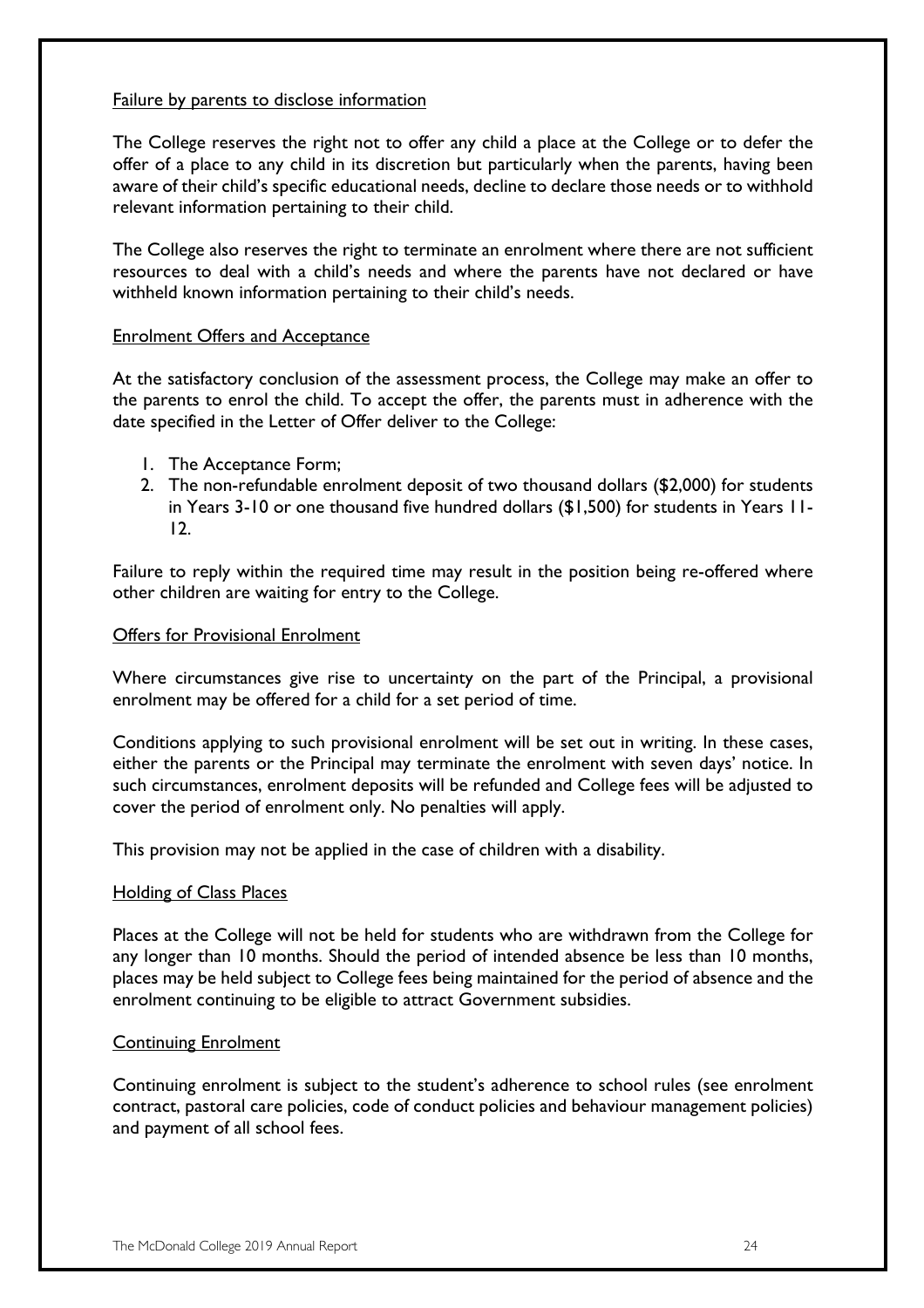### Theme 9: Other School Policies

### Discrimination, Harassment and Bullying Statement for Employees, Contractors and Volunteers (August 2019)

Everyone at The McDonald College has the legal obligation not to discriminate against, or harass for any unlawful reason, or bully for any reason any employee, agent, contractor, supplier, volunteer, parent, student or visitor.

The College expects all staff members to treat each other and other people with whom they come into contact as representatives of the College with respect and courtesy. The purpose of the College's Discrimination, Harassment and Bullying Statement is to make you aware of:

- a) what 'unlawful workplace discrimination', 'harassment' and 'bullying' mean;
- b) the procedures the College has in place to deal with workplace complaints relating to discrimination, harassment and bullying; and
- c) who you can talk to at the College if you wish to make a complaint?

#### Who does this Statement apply to?

This Statement applies to all employees, contractors and volunteers engaged by the College and applies to behaviour:

- a) in the workplace, including while working outside normal working hours;
- b) while undertaking work activities including interaction with parents or other third parties and while working away from the College (e.g. College trips or sport or performing arts activities); and
- c) at work-related events e.g. conferences and social functions.

### Performing Arts Graduation Policy (August 2019)

The McDonald College's unique Performing Arts program aims to prepare students for further study in Performing Arts and/or entry into the Performing Arts industry. The College employs and engages staff members drawn from the professional Performing Arts industry to impart their experience to our students and give them the best knowledge and technique in their relevant artforms. It is through this exceptional teaching and exposure to these industry leaders, that the College is able to stand above our competitors and offer our students a competitive edge.

In addition to exceptional teaching, there is a level of commitment required from our students if they are to take full advantage of the opportunities that are offered to them in their Performing Arts classes and therefore graduate from our Performing Arts program.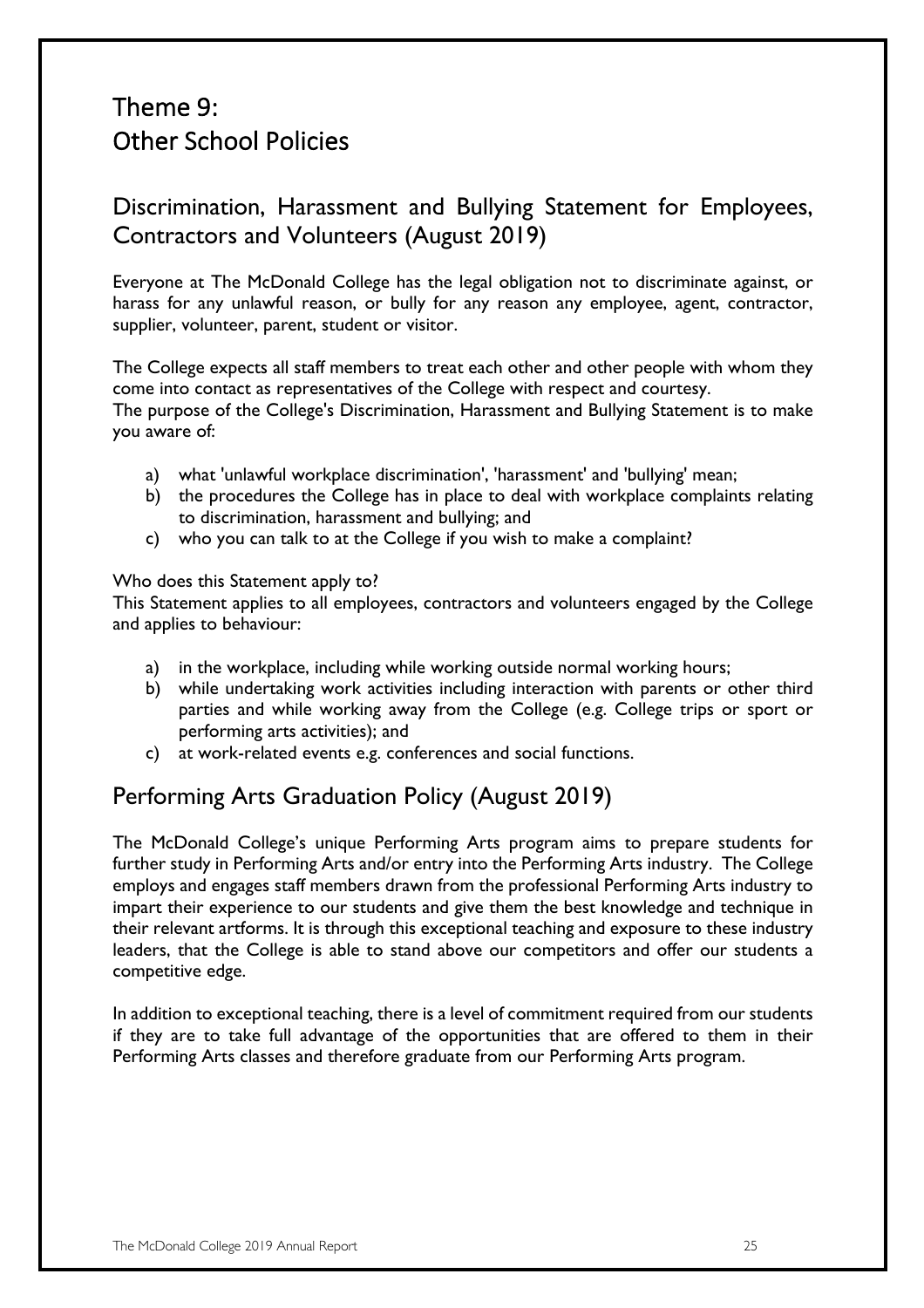### Complaints Handling Policy (August 2019)

This procedure applies to The McDonald College in handling complaints made in respect of services provided by the College or against staff members, which includes employees, contractors and volunteers.

This procedure does not extend to personal grievances between parents, guardians or other members of the College community.

A complaint or grievance is an expression of dissatisfaction made to the College about an educational and/or operational matter relating to services provided by the College or the behaviour or decisions of a staff member, contractor or volunteer, including misconduct.

A complainant and the relevant parties that the complaint is about may choose to have an appropriate support person present at any meeting with representatives of the College about the complaint. However, the College maintains the right to determine whether the person's preferred support person is appropriate and may not approve the attendance of a support person where they are determined by the College to be inappropriate.

### Whistleblower Policy (August 2019)

This policy applies to The McDonald College in protecting eligible whistleblowers and managing qualifying disclosures made regarding misconduct in relation to the College.

This policy will be published on The McDonald College website and made available to the College Council Directors and employees.

Eligible whistleblowers making a qualifying disclosure are protected by the requirement that their identity, and information that may lead to their identification, should be kept confidential, subject to relevant exceptions as set out in section 7 above.

Eligible whistleblowers making a qualifying disclosure cannot be subject to any civil, criminal or administrative liability (including disciplinary action) for making the disclosure. No contractual or other remedy or right may be enforced or exercised against the person on the basis of the disclosure.

Whistleblowers who make some types of qualifying disclosures (generally external to the College) are also provided immunities to ensure that information they disclose is not admissible in evidence against them in criminal proceedings or in proceedings for the imposition of a penalty, other than proceedings in respect of the falsity of the information.

These immunities do not prevent an eligible whistleblower being subject to criminal, civil or other liability for conduct that is revealed by the whistleblower, only that the information the person has disclosed is not admissible in certain proceedings against them.

Eligible whistleblowers making a qualifying disclosure are protected by the requirement that their identity, and information that may lead to their identification, should be kept confidential, subject to relevant exceptions as set out in section 7 above.

Eligible whistleblowers making a qualifying disclosure cannot be subject to any civil, criminal or administrative liability (including disciplinary action) for making the disclosure. No contractual or other remedy or right may be enforced or exercised against the person on the basis of the disclosure.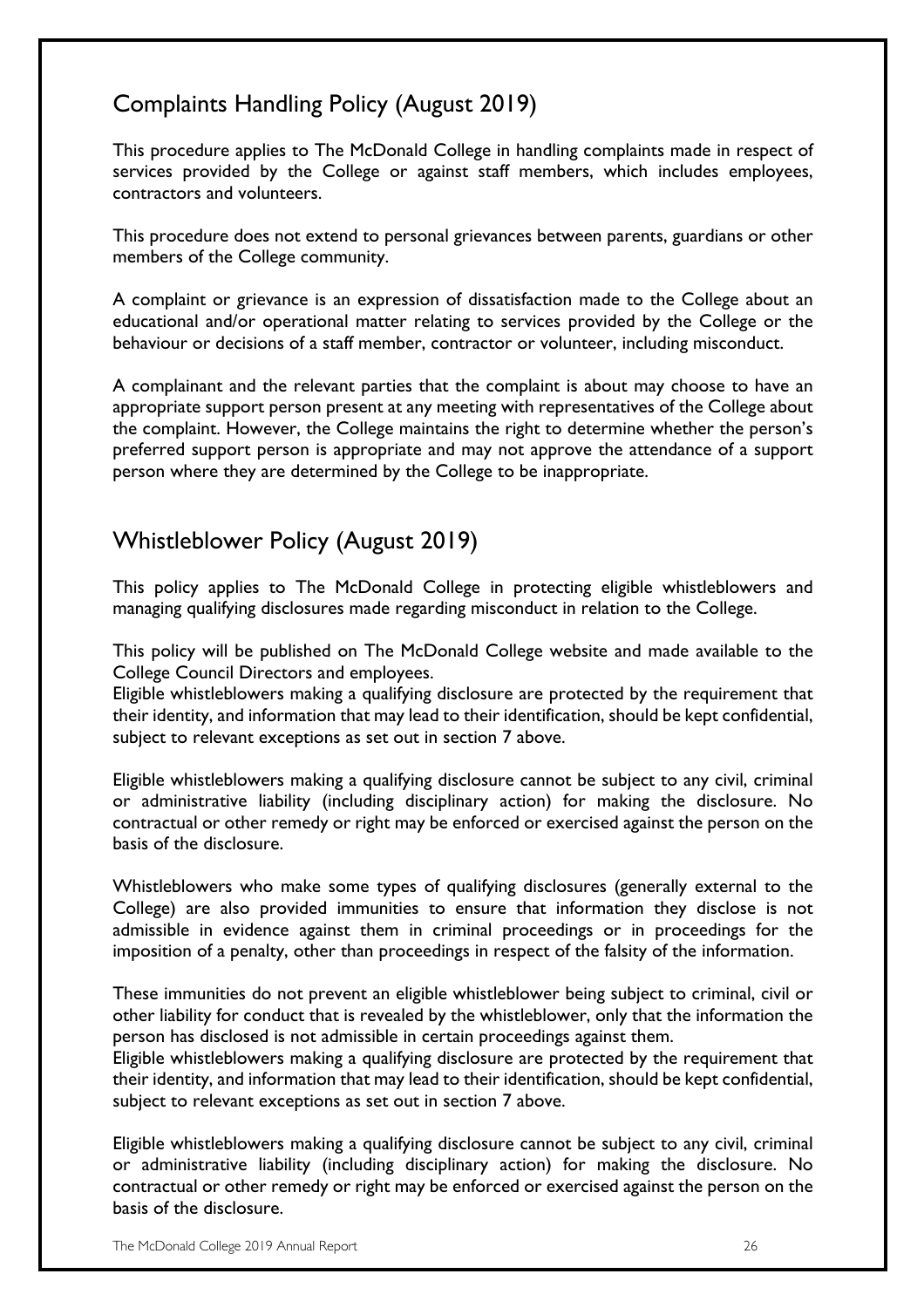Whistleblowers who make some types of qualifying disclosures (generally external to the College) are also provided immunities to ensure that information they disclose is not admissible in evidence against them in criminal proceedings or in proceedings for the imposition of a penalty, other than proceedings in respect of the falsity of the information.

These immunities do not prevent an eligible whistleblower being subject to criminal, civil or other liability for conduct that is revealed by the whistleblower, only that the information the person has disclosed is not admissible in certain proceedings against them.

| <b>Policy</b>                                                                                                            | <b>Updated</b>            | <b>Access to full text</b>                                                                                                                                                                                                                                                                                                                                   |
|--------------------------------------------------------------------------------------------------------------------------|---------------------------|--------------------------------------------------------------------------------------------------------------------------------------------------------------------------------------------------------------------------------------------------------------------------------------------------------------------------------------------------------------|
| Discrimination,<br>Harassment and<br><b>Bullying Statement for</b><br>Employees,<br>Contractors and<br><b>Volunteers</b> | Update<br>2019            | The full text of the College's Discrimination,<br>Harassment and Bullying Statement for Employees,<br>Contractors and Volunteers can be accessed on the<br>College Portal in the Staff Portal through<br>CompliSpace by all College Employees. The policy<br>is made available to Contractors and Volunteers as<br>part of their official induction process. |
| <b>Performing Arts</b><br><b>Graduation Policy</b>                                                                       | Created<br>August<br>2019 | The full text of the College's Performing Arts<br>Graduation Policy can be accessed on the Staff<br>through CompliSpace<br>by<br>all<br>College<br>Portal<br>Employees. The Parent & Student Handbook, found<br>on the College Portal provides information and<br>details the Performing Arts Graduation Policy.                                             |
| <b>Complaints Handling</b><br>Policy                                                                                     | Updated<br>2019           | The full text of the College's Complaints Handling<br>Policy can be accessed on the Staff Portal through<br>CompliSpace by all College Employees. The Parent<br>& Student Handbook, Parent & Student Boarding<br>Handbook and the Overseas Students Handbook<br>found on the College Portal provides information<br>on how to submit a complaint.            |
| <b>Whistleblower Policy</b>                                                                                              | Created<br>August<br>2019 | The full text of the College's Whistleblower Policy<br>can be accessed on the Staff Portal through<br>CompliSpace by all College Employees. The process<br>for lodging a Whistleblower complaint is available<br>on the College website.                                                                                                                     |

#### **Policy Access & Updates**

#### **M.P. Kohler Principal**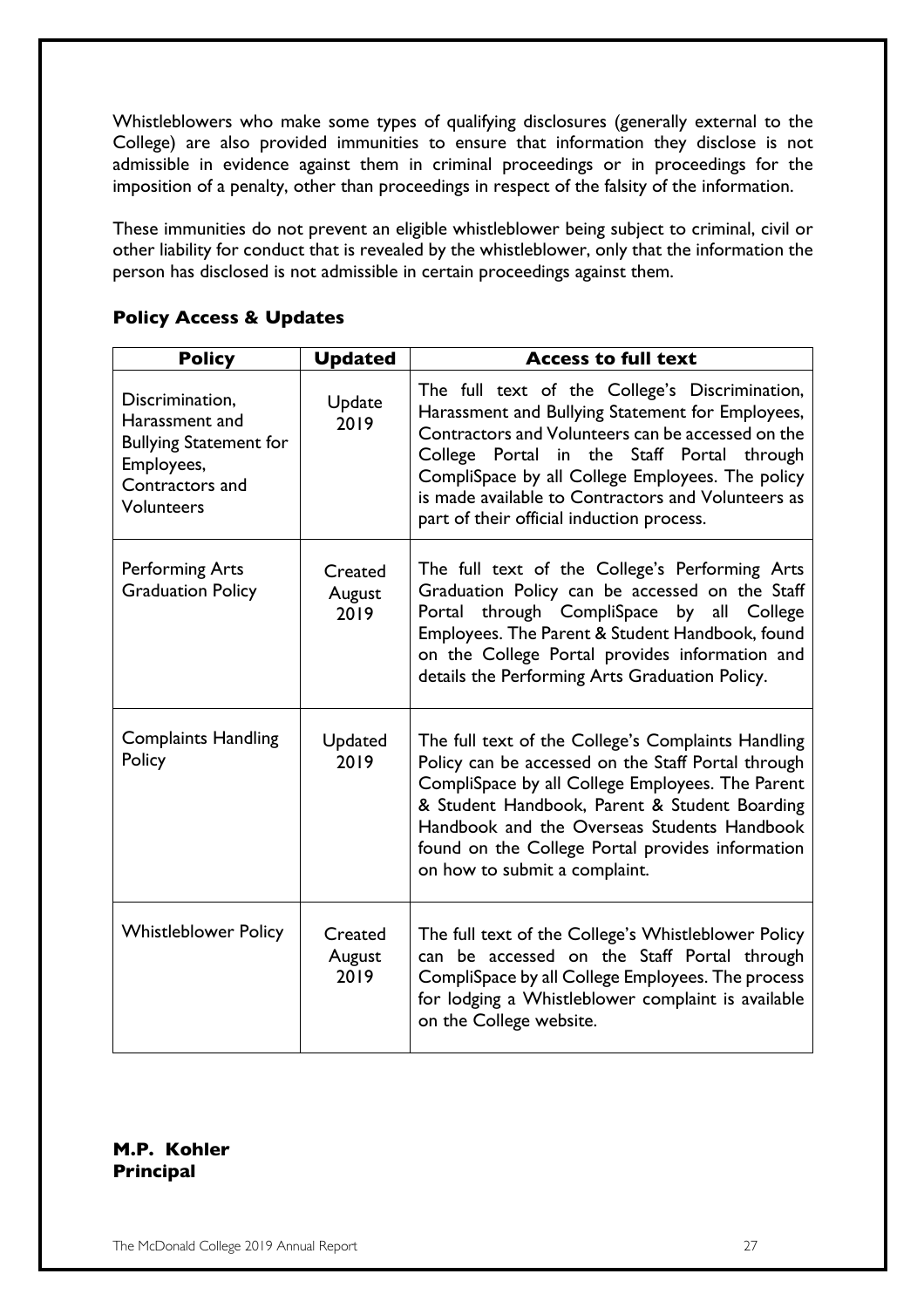### Theme 10: School Determined priority areas for Improvement

### Achievement of priorities identified in the College's 2018 Annual Report

| <b>Area</b>                         | <b>Priorities</b>                                                                                                                                      | <b>Status</b>                     |
|-------------------------------------|--------------------------------------------------------------------------------------------------------------------------------------------------------|-----------------------------------|
| Teaching and<br>Learning            | Continue the enhancement of effective use and access to<br>$\bullet$<br>technology in Teaching and Learning                                            | Ongoing                           |
|                                     | Mapping staff PD to areas of growth<br>$\bullet$                                                                                                       | Ongoing                           |
|                                     | Managing and coordinating educational learning for<br>$\bullet$<br>students in professional productions -<br>intrastate,<br>internationally and in NSW | Ongoing                           |
|                                     | Managing and coordinating the educational learning for the<br>child cast of Billy Elliot the Musical during the 2019-20<br>Australian season           | Complete                          |
|                                     | Improved use of data available to develop individual and<br>group strategies for improvement of learning and wellbeing                                 | Ongoing                           |
|                                     | Furthering a culture of 'evidence informed practice' to<br>$\bullet$<br>enhance learning                                                               | Ongoing                           |
|                                     | Continued implementation of new NESA syllabuses across<br>$\bullet$<br>the College                                                                     | Partially complete<br>and ongoing |
|                                     | Continued investigation of new Performance Streams and<br>$\bullet$<br>opportunities for networking in the PA Industry                                 | Ongoing                           |
|                                     | Engage in the AIS School Improvement program<br>٠                                                                                                      | Ongoing                           |
|                                     | Inclusion of strategies for diversity in learning programmes<br>$\bullet$                                                                              | Partially complete<br>and ongoing |
|                                     | Investigate new Performance Streams and education to the<br>PA Industry                                                                                | Partially complete<br>and ongoing |
| <b>Student and Staff</b><br>Welfare | Investigate the introduction of a Cyber Safety and online<br>$\bullet$<br>monitoring programme                                                         | On hold                           |
|                                     | Introduce system for measuring and tracking student<br>$\bullet$<br>wellbeing                                                                          | Ongoing                           |
| <b>Facilities and</b><br>resources  | Continue the programme<br>improve<br>classroom<br>$\bullet$<br>to<br>technology infrastructure                                                         | Partially complete<br>and ongoing |
|                                     | Refurbishment of targeted areas                                                                                                                        | Completed                         |
|                                     | Investigate and make good roofing where needed<br>$\bullet$                                                                                            | Partially complete<br>and ongoing |
| Policies and<br>procedures          | Continue embedding Complispace management systems in<br>$\bullet$<br>specific aspects of the College operations                                        | Partially complete<br>and ongoing |
|                                     | Development of enhanced College-wide 'risk minimisation'<br>٠<br>policies and practices                                                                | Ongoing                           |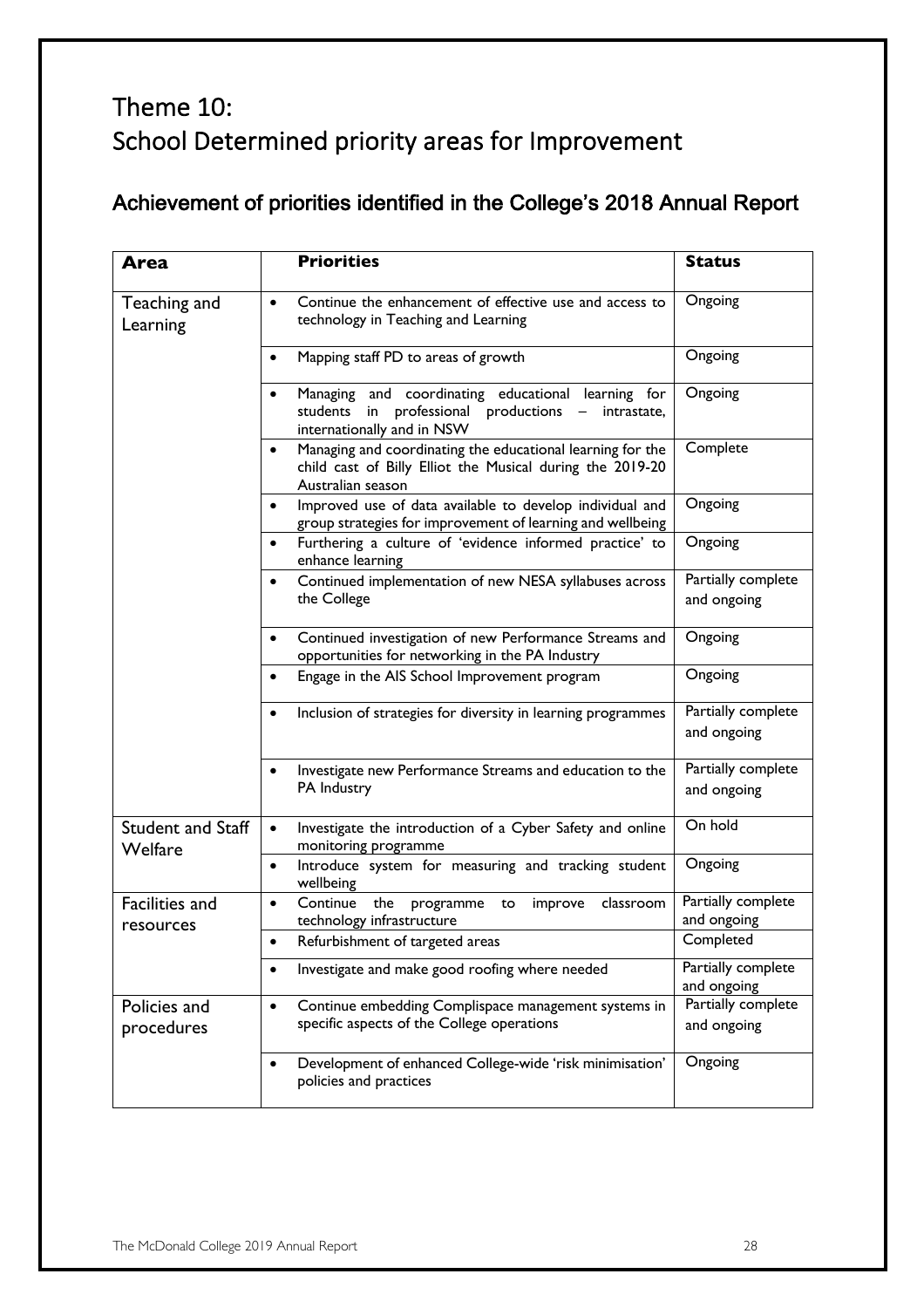### 2019 Priority areas for Improvement in 2020

| Area                               | <b>Priorities</b>                                                                                                                                                                                                                                                                                                                                                                                                                                                                                                                                                                                                                                                                                                                                                                    |
|------------------------------------|--------------------------------------------------------------------------------------------------------------------------------------------------------------------------------------------------------------------------------------------------------------------------------------------------------------------------------------------------------------------------------------------------------------------------------------------------------------------------------------------------------------------------------------------------------------------------------------------------------------------------------------------------------------------------------------------------------------------------------------------------------------------------------------|
| Teaching and                       | Establish the College Vision to inform all decisions<br>$\bullet$                                                                                                                                                                                                                                                                                                                                                                                                                                                                                                                                                                                                                                                                                                                    |
| Learning                           | Establish a Diverse Learning Project team to research and guide best learning<br>٠<br>methodologies best suited to McDonald students<br>Start a College wide longitudinal survey of all stakeholders to identify areas of<br>٠<br>improvement in 5 domains consisting of School Improvement, Teaching and Learning,<br>Wellbeing, Leadership & Community. (2yrs)<br>Investigate and implement a School Learning System such as 'Canvas'<br>٠<br>Target staff PD on areas of identified need such a differentiation, individualised learning<br>$\bullet$                                                                                                                                                                                                                             |
|                                    | plans, student task feedback, and classroom management<br>Require staff to seek feedback from students on their lesson engagement to improve<br>$\bullet$<br>programs and teaching (student voice)<br>Ensure admin procedures initiated for ongoing Registration compliance<br>$\bullet$<br>Foster staff collaboration beyond subject specialisation and in areas of teacher<br>$\bullet$<br>competency<br>Investigate future Performance Streams<br>٠<br>Prepare for new syllabus priorities from NESA<br>$\bullet$<br>Foster the effective use and access to technology in Teaching and Learning<br>٠<br>Collect, evaluate and action staff professional goals and link to targeted PD<br>Managing and coordinating educational learning for students in professional<br>$\bullet$ |
|                                    | productions - nationally and internationally                                                                                                                                                                                                                                                                                                                                                                                                                                                                                                                                                                                                                                                                                                                                         |
| Student and                        | Engage in the AIS School Improvement program<br>$\bullet$<br>Appoint dual Co-ordinators of Wellbeing<br>$\bullet$                                                                                                                                                                                                                                                                                                                                                                                                                                                                                                                                                                                                                                                                    |
| <b>Staff Welfare</b>               | Focus the McDonald community on the College Values<br>$\bullet$<br>Ensure full compliance with Child Protection Training for ALL staff<br>$\bullet$<br>Evaluate and adjust Evacuation and Lockdown procedures<br>$\bullet$<br>Conduct student surveys related to matters of wellbeing to inform new pastoral<br>٠<br>initiatives<br>Wellbeing and Year Co-ordinators to design and implement staged and age appropriate<br>$\bullet$<br>program of wellbeing content for students<br>Foster opportunities for the Student Voice to be more prevalent and have genuine<br>$\bullet$<br>influence on decision making<br>Introduce a new student diary that aids in organisation and contains wellbeing advice<br>٠<br>Introduce system for measuring and tracking student wellbeing    |
| <b>Facilities and</b><br>resources | Retire current SMS and investigate a replacement School Management System for<br>$\bullet$<br>implementation in 2021<br>Creation of Kindergarten KLA and upgrade of Junior School playground<br>Refurbishment of targeted student bathrooms and staff facilities<br>٠<br>Creation of a Fab Lab and refurbishment of the VA area<br>٠<br>Correction of Quad drainage - installation of an Ag Drain<br>٠<br>Correction of Junior School KLA water encroachment - installation of an Ag Drain<br>٠<br>Painting of Music Corridor and Drama Corridor<br>٠<br>Re-carpet Music and Drama Corridors and curate wall displays<br>٠<br>Recarpet Year 6 classroom<br>$\bullet$<br>Investigate and make good roofing where needed                                                               |
| Policies and<br>procedures         | Development of enhanced College-wide 'risk minimisation' policies and practices<br>$\bullet$<br>through Complispace<br>Upgrade College Risk Register<br>٠<br>Systematically update the Staff Handbook<br>$\bullet$<br>Review Parent/Student Handbook<br>Evaluate and adjust Evacuation and Lockdown procedures                                                                                                                                                                                                                                                                                                                                                                                                                                                                       |

#### M. P. Kohler Principal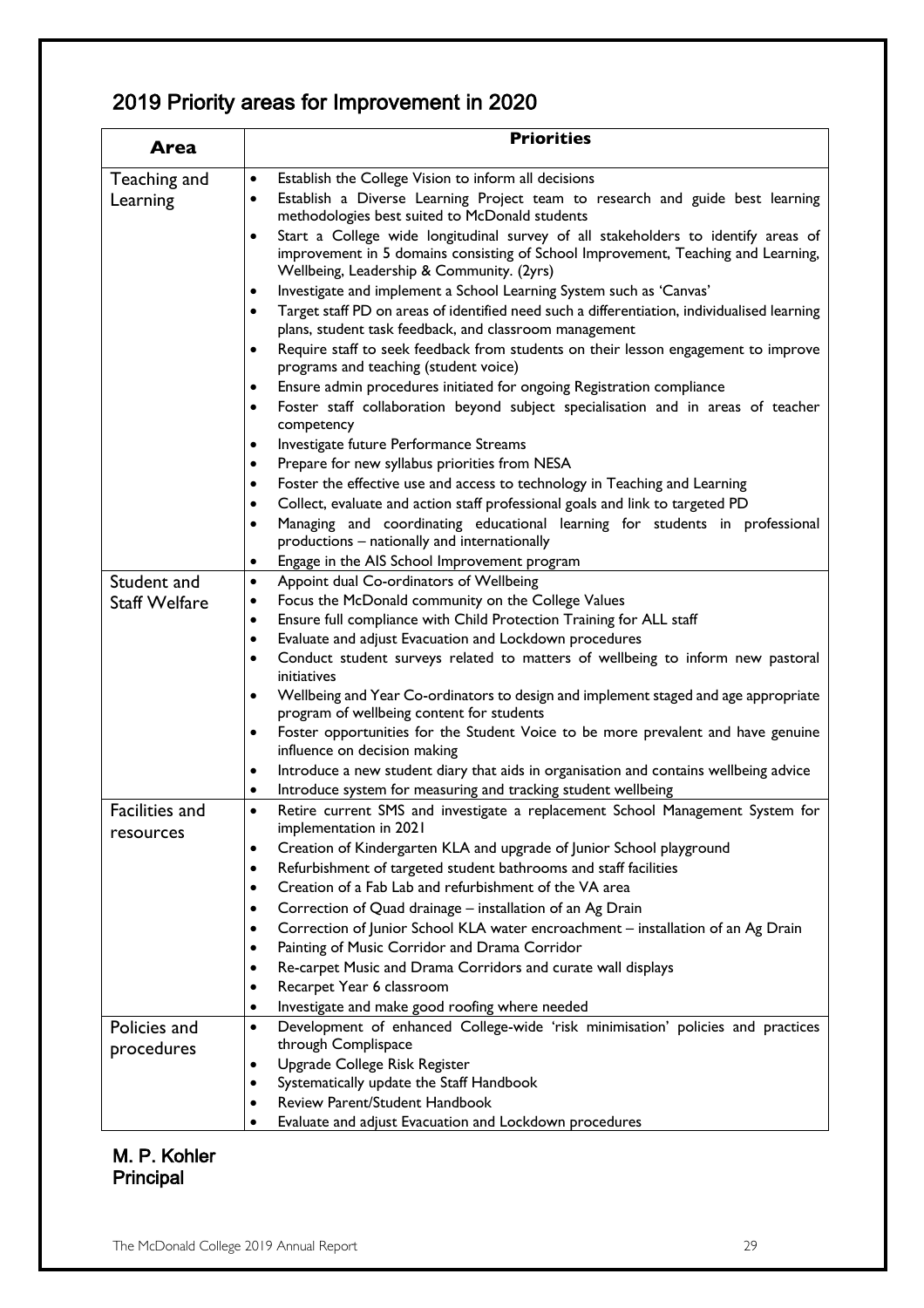### Theme 11: Initiatives Promoting Respect and Responsibility

The College wants all students to recognise that they are valued and integral parts of the College community, with parents and staff providing the care and support that engender selfesteem, mutual respect and responsibility. There is much scope to develop talents and to learn through experiences. The College works with staff, students and parents on a valuesrich respect, responsibility and right choice platform. In 2019 the College staff continued to promote the five main College values:

Humility, Honour; Appreciation, Passion and Commitment.

These College values are based on the Federal Government Values and are adapted for our community and needs. Student Assemblies, Wellbeing lessons, guest speakers, performances, the Annual Prefects Concert and more are focussed on these values to raise awareness and understanding among the student body. These values are articulated in all areas of the College's operation. They are entrenched in academic programmes, both in the Junior School and the Secondary School being used to reinforce a responsible citizen of the  $21<sup>st</sup>$  century.

Our performance education (performing arts and sport) engenders respect for: fellow performers or competitors, differing performance and sporting genres and varying cultures are characterised with humility and self-esteem being essential elements for success at the highest level.

Being a performance based community, our students best contribute to community projects through their love of performance and sport. The Prefects organised a concert with all funds raised being donated to the Youth off the Streets. Funds will provide disadvantaged youth to turn their lives around with education, training, counselling and support.

Students took part in; the World's Greatest Shave raising money for cancer research, donations for the Exodus Foundation Christmas Appeal and took part in other smaller community service performances such as celebrations for Senior Citizens Week and RUOK Day.

Both staff and students alike celebrate various events such as ANZAC Day. A College Assembly focussed on remembering the past and respecting different cultures, beliefs and the future. This and other events promote respect and tolerance for others from different backgrounds and celebrated individual differences, promoting the rights of others.

M.P. Kohler Principal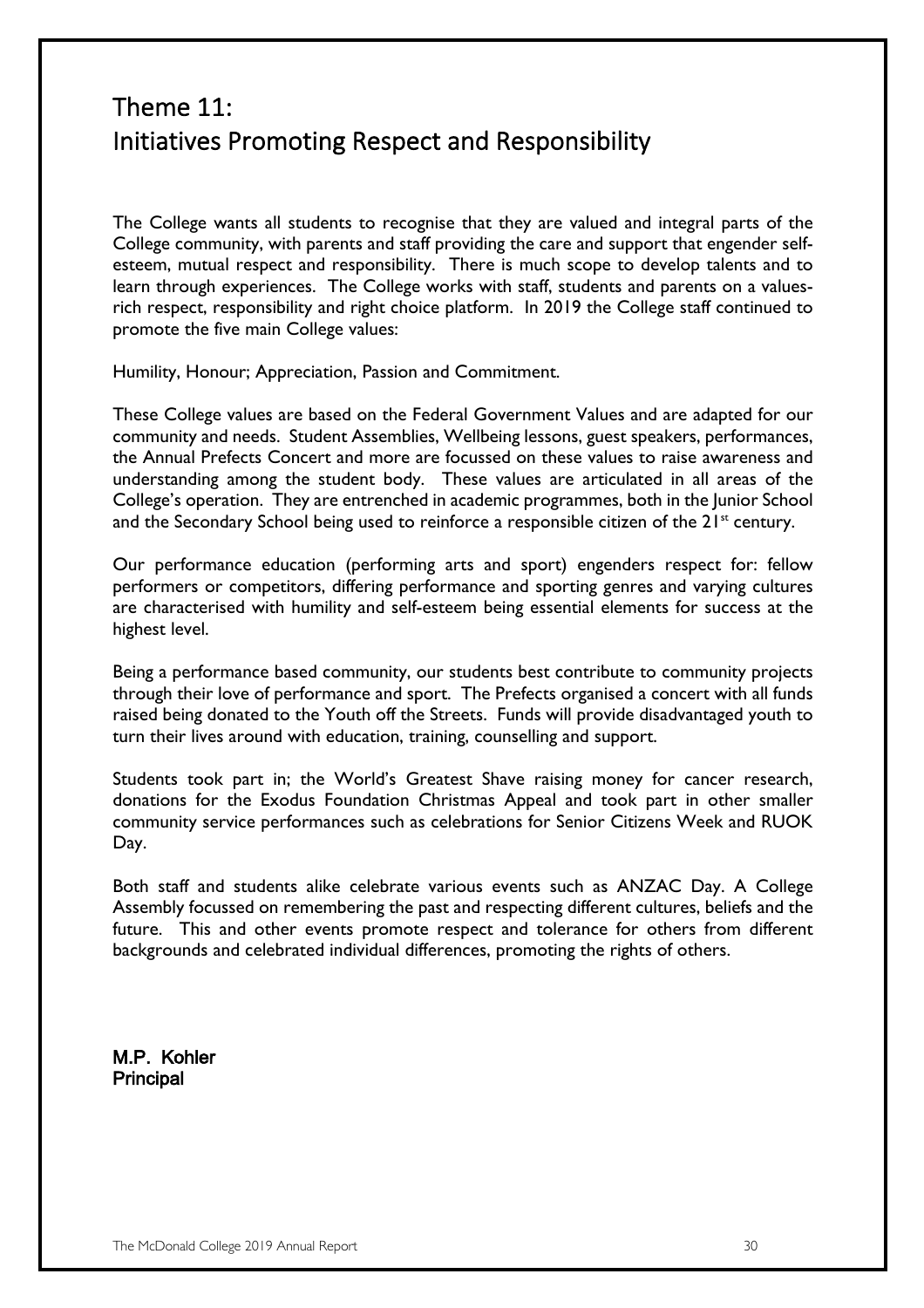### Theme 12: Parent, Student and Teacher Satisfaction

Parents are welcomed and encouraged to be engaged with the College. Involvement through the Parents and Friends (P & F) is one way parents can achieve this. In 2019 the P & F met nine times and the major fund and friend raising event was the Bi-annual Principal's Dinner held at Aqua Luna. Funds raised contributed to the much anticipated bathroom renovations in Technology House. This renovation will not only see the bathrooms more aesthetically appealing but most importantly a more hygienic and safe area for the students to utilise.

Other P & F initiatives raised funds through activities such as Bunning's BBQs, raffles, Junior School Disco, and Mother's and Father's Day Stalls. The P & F remains the conduit through which funds from the parents' levy is approved for distribution and parents are invited to make suggestions and drive fund raising initiatives.

Parents were invited to participate in the AIS Perspectives Survey. The response was fair and overall the responses were very positive with comments like: '*Absolutely thrilled at the level of care my child has had since commencing at the school', 'not enough time at parent/teacher interviews for robust discussion.*

The level of parent participation in attending student performances and tennis tournaments is strong and supports the students by providing a supportive audience. The High Performance Season and the ranking tennis tournaments are the highlights of the year and are appreciated by all who attend including past students and staff.

Students were inspired by the experience of being involved in College performances, eisteddfods, community performances, tennis tournaments and some were fortunate enough to receive professional performance opportunities. Our Boy's Tennis team was particularly proud to be chosen to participate in the World Tennis competitions in Italy achieving the rank of  $5<sup>th</sup>$  in the world.

Students across all ages continue to say they love coming to school each day and that they enjoy the friendship and interaction across all age groups. Senior students note that the relationships they have with their teachers is strong and supports and encourages their learning.

Students generally feel that their teachers care about them as individuals and that they want them to succeed. Students often comment that they feel their teachers know them as individuals. Senior students comment that they find it unfair if a student is granted additional considerations on the presentation of a medical certificate that is not challenged. Students commented that they are encouraged to be accepting of difference in all aspects of their school lives.

Staff across all areas of the College are supportive of each other and have good relationships with their colleagues. They say that the College offers an intimate, safe and supportive learning environment where individual student needs are identified and acted upon on a continuing basis. They request that further resources are allocated to professional development and that faculty planning days be considered.

M.P. Kohler Principal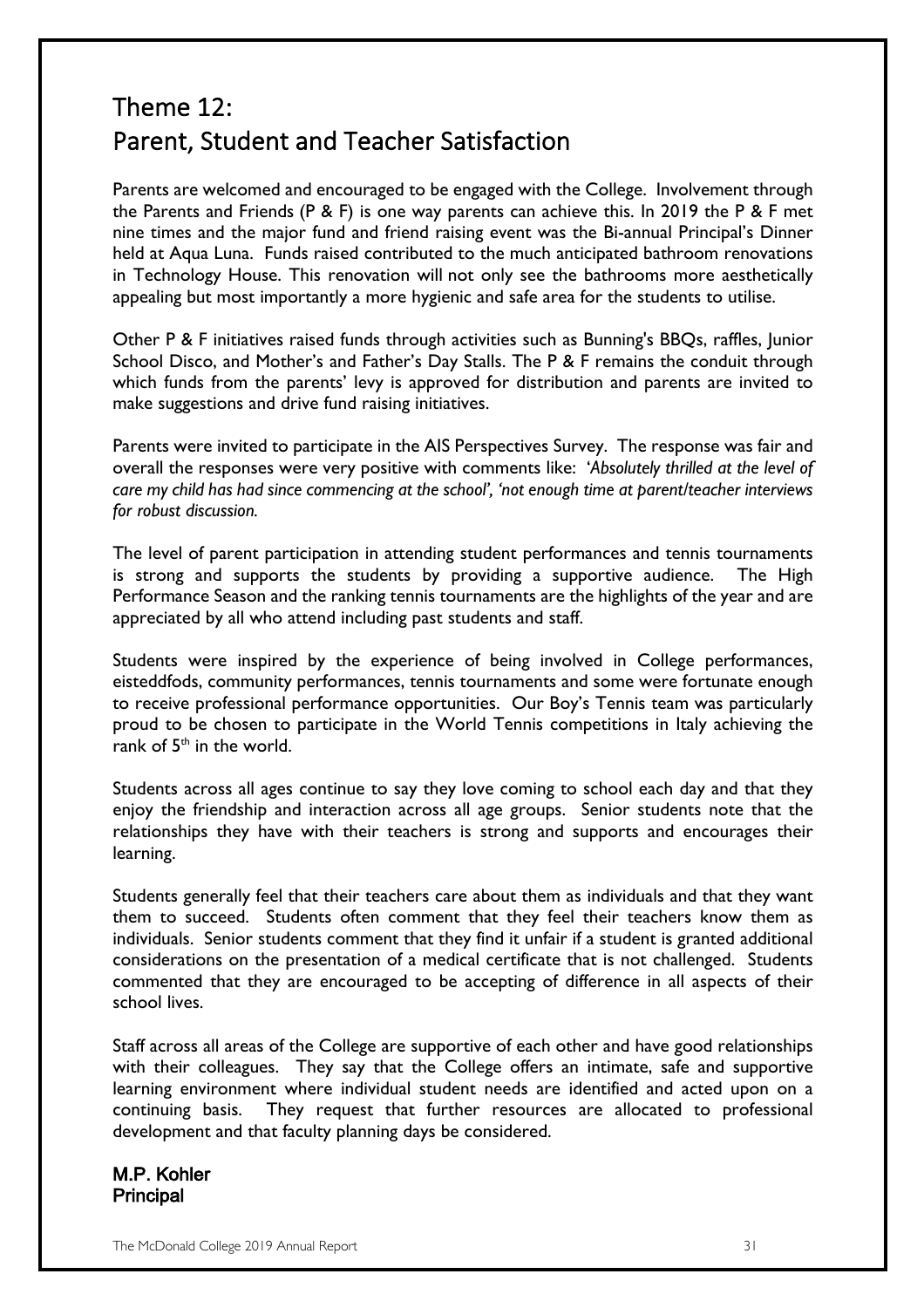### Theme 13: Summary Financial Information

These pie charts provide graphic representation of income and expenditure. The College's finances are managed by the Executive Finance Committee of the College Council which includes, but not limited to, the Chairman, and Treasurer of the College Council and the Principal and Business Manager. This committee meets each month and regularly reports monthly to the College Council.